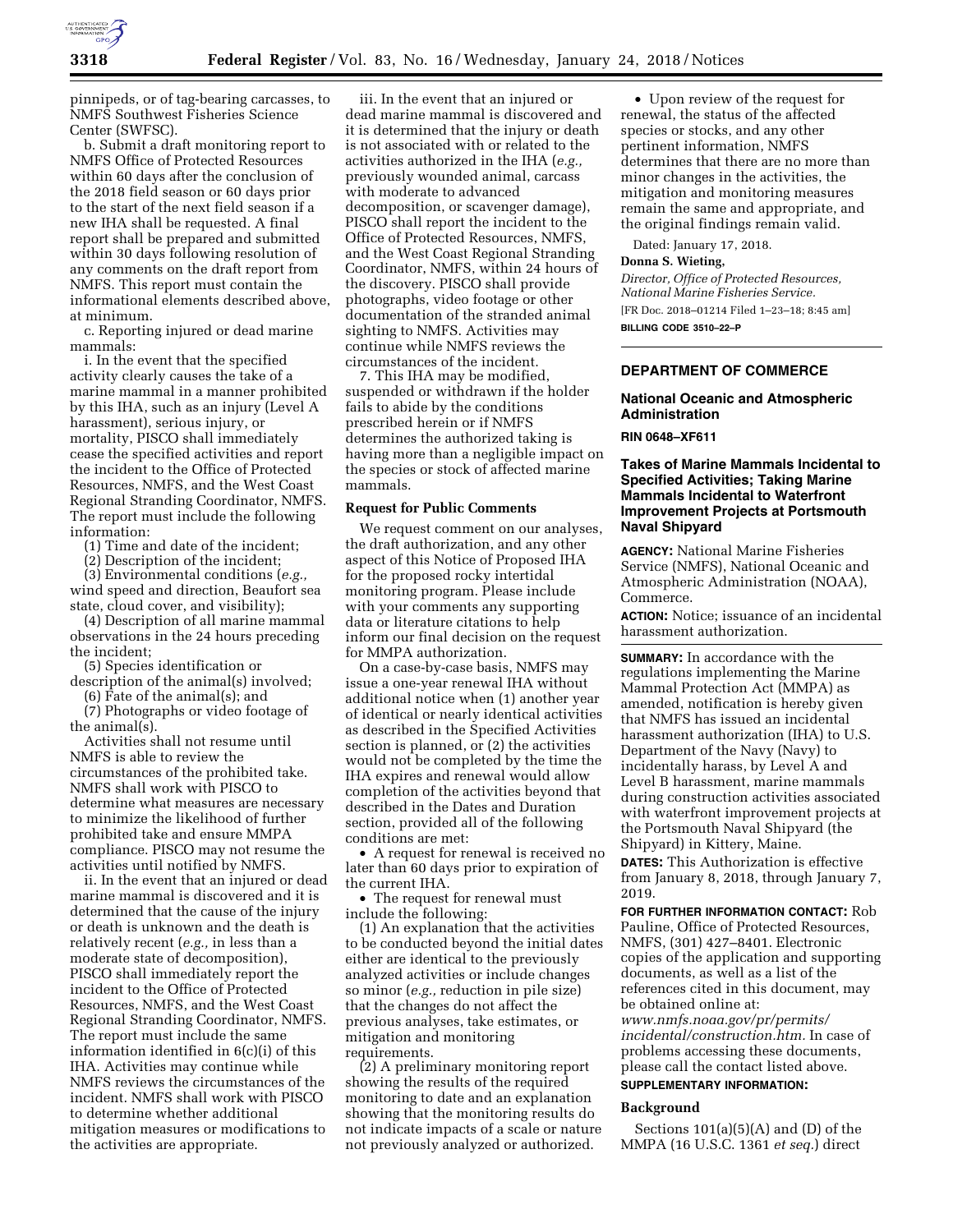the Secretary of Commerce (as delegated to NMFS) to allow, upon request, the incidental, but not intentional, taking of small numbers of marine mammals by U.S. citizens who engage in a specified activity (other than commercial fishing) within a specified geographical region if certain findings are made and either regulations are issued or, if the taking is limited to harassment, a notice of a proposed authorization is provided to the public for review.

An authorization for incidental takings shall be granted if NMFS finds that the taking will have a negligible impact on the species or stock(s), will not have an unmitigable adverse impact on the availability of the species or stock(s) for subsistence uses (where relevant), and if the permissible methods of taking and requirements pertaining to the mitigation, monitoring and reporting of such takings are set forth.

NMFS has defined ''negligible impact'' in 50 CFR 216.103 as impact resulting from the specified activity that cannot be reasonably expected to, and is not reasonably likely to, adversely affect the species or stock through effects on annual rates of recruitment or survival.

The MMPA states that the term ''take'' means to harass, hunt, capture, kill or attempt to harass, hunt, capture, or kill any marine mammal.

Except with respect to certain activities not pertinent here, the MMPA defines ''harassment'' as: Any act of pursuit, torment, or annoyance which (i) has the potential to injure a marine mammal or marine mammal stock in the wild (Level A harassment); or (ii) has the potential to disturb a marine mammal or marine mammal stock in the wild by causing disruption of behavioral patterns, including, but not limited to, migration, breathing, nursing, breeding, feeding, or sheltering (Level B harassment).

### **Summary of Request**

On July 14, 2017, NMFS received a request from the Navy for an IHA to take marine mammals incidental to impact pile driving, vibratory pile driving, vibratory pile extraction, and drilling associated with an ongoing waterfront improvement project at the Shipyard. The application was considered adequate and complete on August 25, 2017. The Navy's request is for take of harbor porpoise (*Phocoena phocoena*), gray seal (*Halichoerus grypus*), harbor seal (*Phoca vitulina*), harp seal (*Pagophilus groenlandicus*) and hooded seal (*Cystophora cristata*), by Level A and Level B harassment (authorization of Level A harassment is not proposed for the harp seal or hooded seal). Neither the Navy nor NMFS expects serious injury or mortality to result from this activity and, therefore, an IHA is appropriate.

This IHA will cover the second year of a five-year project for which the Navy had previously obtained an IHA. The Navy intends to request take authorization for subsequent years of the project. NMFS previously issued the first IHA to the Navy for this project effective from January 8, 2018 through January 7, 2019. The larger 5-year project involves restoring and modernizing infrastructure at the Shipyard. The Navy complied with all the requirements (*e.g.,* mitigation, monitoring, and reporting) of the previous IHA and information regarding their monitoring results may be found in the Monitoring and Reporting section.

## **Description of Specified Activity**

#### *Overview*

The purpose of the proposed action is to modernize and maximize dry dock capabilities for performing current and future missions efficiently and with maximum flexibility. The need for the proposed action is to correct deficiencies associated with the pier structure at Berths 11, 12, and 13 and the Dry Dock 3 caisson and concrete seats to ensure that the Shipyard can continue to support its primary mission to service, maintain, and overhaul submarines. The proposed action covers the second year of activities (January 3, 2018 through January 2, 2019) associated with the waterfront improvement projects at the Shipyard in Kittery, Maine. The project includes impact and vibratory pile driving, vibratory pile removal, and drilling. Construction activities may occur at any time during the calendar year. A detailed description of the planned waterfront improvement project was provided in the **Federal Register** notice for the proposed IHA (82 FR 56791; November 30, 2017). Since that time, no changes have been made to the planned waterfront improvement activities. Therefore, a detailed description is not provided here. Please refer to that **Federal Register** notice for the description of the specific activity.

Table 1 shows a summary of the anticipated work effort (*e.g.,* days) and numbers planned for installation/ extraction of each pile type while Table 2 shows estimated hours for each type of pile driving and drilling activity.

### TABLE 1—YEAR 2 (2018) PLANNED CONSTRUCTION ACTIVITY

| Activity/<br>method                                               | Timing                    | Number of<br>days | Pile type                 | Number of<br>piles<br>installed | Number of<br>piles<br>extracted | Overlap days                | <b>Production estimates</b>                                                                                            |
|-------------------------------------------------------------------|---------------------------|-------------------|---------------------------|---------------------------------|---------------------------------|-----------------------------|------------------------------------------------------------------------------------------------------------------------|
| <b>Extract Timber Piles/Vi-</b><br>bratory Hammer.                | January-December<br>2018. | 3                 | 15" Timber Piles          |                                 | 18                              |                             | Estimated 6 piles per<br>day.                                                                                          |
| Install Casing & Drill<br>Sockets/Auger Drilling.                 | January-December<br>2018. | 56                | 36" W-Section<br>Steel.   | 35                              |                                 |                             | Estimated less than one<br>pile completed per<br>day. This includes<br>setting the casing and<br>rock socket drilling. |
| Install Sheet Pile (SKZ-<br>20) SOE Piles/Vibro.                  | January-December<br>2018. | 12                | 25" Sheet Piles<br>Steel. | 144                             |                                 | 9/during rock sock-<br>ets. | Estimated 12 sheets<br>per day.                                                                                        |
| <b>Remove Sheet</b><br>Pile(SKZ-20) SOE<br>Piles/Vibro.           | January-December<br>2018. | 6                 | 25" Sheet Piles<br>Steel. |                                 | 144                             | 4/during rock sock-<br>ets. | Estimated 24 sheets<br>per day.                                                                                        |
| Install Road Plate/H-Pile<br>Support of Excav.<br>Vibro.          | January-December<br>2018. | 3                 | 14" H-Pile Steel          | 12                              | .                               | 2/during rock sock-<br>ets. | Estimated 4 ea. road<br>plates per day.                                                                                |
| Remove Road Plate/H-<br>Pile Support of<br>Excav. Vibro.          | January-December<br>2018. | 2                 | 14" H-Pile Steel          |                                 | 12                              | 1/during rock sock-<br>ets. | Estimated 8 ea. Road<br>plates per day.                                                                                |
| Install Sheet Pile(AZ50)<br>Sheet wall Bulkhead<br>at DD1- Vibro. | January-December<br>2018. | 6                 | 25" Sheet Piles<br>Steel. | 74                              |                                 |                             | Estimated 13 sheets<br>per day.                                                                                        |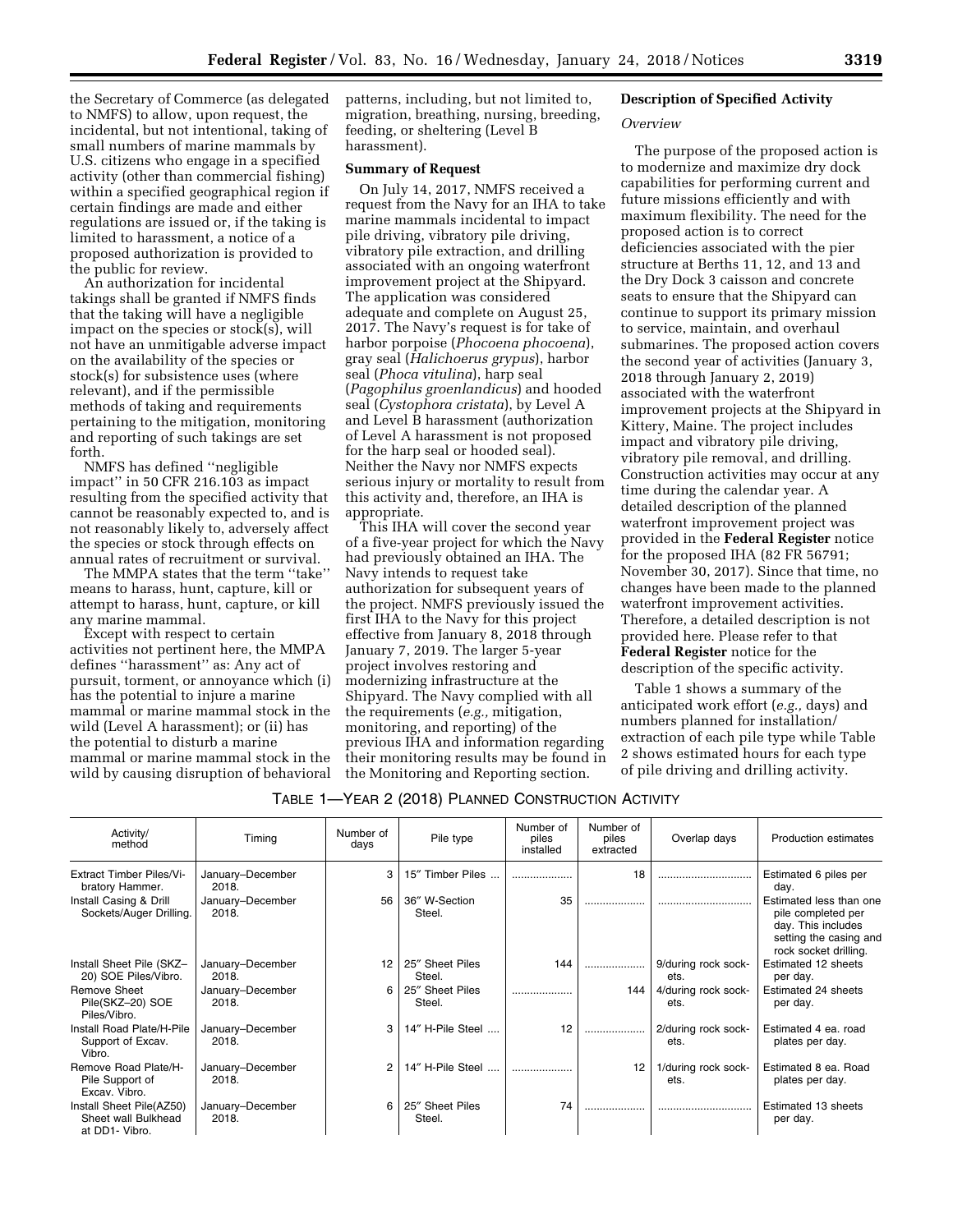| Activity/<br>method                                                          | Timing                    | Number of<br>days                                               | Pile type                         | Number of<br>piles<br>installed | Number of<br>piles<br>extracted | Overlap days | <b>Production estimates</b>                                                                                                            |
|------------------------------------------------------------------------------|---------------------------|-----------------------------------------------------------------|-----------------------------------|---------------------------------|---------------------------------|--------------|----------------------------------------------------------------------------------------------------------------------------------------|
| Install H-Pile (AZ50)<br>Bulkhead Return @<br>West End of 11C-<br>Vibro.     | January-December<br>2018. | $\overline{2}$                                                  | 14" H-Pile Steel                  |                                 |                                 |              | Estimated 2 piles per<br>day.                                                                                                          |
| Install Sheet Pile (AZ50)<br>Bulkhead Return @<br>West End of 11C-<br>Vibro. | January-December<br>2018. | 9                                                               | 25" Sheet Piles<br>Steel.         | 2                               | .                               |              | Estimated 2 piles per<br>day.                                                                                                          |
| Install Support/Sister<br>Pile/Vibro & Impact<br>Hammer.                     | January-December<br>2018. |                                                                 | 14" H-Pile Steel                  | 22                              | .                               |              | Estimated 2.6 piles per<br>day. The vibro would<br>be used to stick the<br>pile and the impact<br>would drive the pile to<br>refusal.* |
| Totals                                                                       |                           | Expected total work days<br>(including up to 16 days of<br>days | concurrent activities) = $84-100$ | 293                             | 174                             | 16           |                                                                                                                                        |

## TABLE 1—YEAR 2 (2018) PLANNED CONSTRUCTION ACTIVITY—Continued

\* Depending on when these piles are driven in the tide cycle there is potential to install all 22 of the support piles in the dry which would further reduce the number of vibratory and impact hammer days. This pile quantity includes all the Support Pile in Berth 11C as well as 8 Support Pile remaining from Berth 11A.

TABLE 2—YEAR 2 (2018) HOURS ESTIMATED FOR EACH PILE DRIVING ACTIVITY

| Driving type | Pile type | Number of piles | Davs | Hours |
|--------------|-----------|-----------------|------|-------|
|              |           |                 |      | 448.  |

#### **Comment and Responses**

A notice of NMFS's proposal to issue an IHA to the Navy was published in the **Federal Register** on November 30, 2017 (82 FR 56791). That notice described, in detail, the Navy's activity, the marine mammal species that may be affected by the activity, and the anticipated effects on marine mammals. During the 30-day public comment period, NMFS received comments from the Marine Mammal Commission (Commission).

*Comment 1:* The Commission listed four issues that need to be resolved prior to issuance of the final IHA including:

• Increasing the estimated Level A harassment takes for harbor porpoises from one to two to account for group size;

• increasing the estimated Level B harassment takes for harp seals from one to five to account for the potential that harp seals could be present on multiple days during the five months when they are most likely to occur in the project area;

• authorizing Level B harassment takes of five hooded seals to account for the potential that hooded seals could be present on multiple days during the five months when they are most likely to occur in the project area; and

• clarifying or specifying various mitigation and monitoring measure requirements.

*Response:* NMFS has agreed to make the changes described above. These changes are included in the issued IHA.

*Comment 2:* The Commission recommended that NMFS share the rounding criteria with the Commission such that the matter of when rounding should occur in the take calculation can be resolved in the near future.

*Response:* NMFS will share the rounding criteria with the Commission in the near future and looks forward to working with them to resolve this issue.

*Comment 3:* The Commission stated that monitoring during all pile-driving and removal activities is necessary for NMFS and the Navy to be confident that mitigation measures are implemented as intended, the numbers of marine mammals taken are within the limits authorized, and the least practicable impact occurs. The Commission recommended that NMFS require the Navy to implement full-time monitoring of the full extents of various Level A and B harassment zones using two protected species observers (PSOs) during all pile-driving (including drilling rock sockets) and removal activities.

*Response:* NMFS has authorized the employment of a single PSO on onethird of driving days to monitor the shutdown and Level A zones Two PSOs

will be employed on two-thirds of driving days to monitor shutdown, Level A and Level B zones. NMFS is confident that a single qualified PSO can effectively monitor shutdown and Level A zones during all pile driving and removal activities. A single observer will have a complete, unobstructed view of the entirety of shutdown and Level A zones and will be able to document takes and call for shutdown or delay as appropriate. Adding a second PSO on two-thirds of driving days for Level B zone monitoring provides the capability to ensure successful implementation of mitigation measures and document that authorized take limits are not exceeded. Note that under previously issued IHAs, NMFS has not required 100 percent monitoring of Level B zones. In these instances, NMFS found that mitigation measures were effectively employed and marine mammal takes were under authorized limits.

*Comment 4:* The Commission reviewed the marine mammal and hydroacoustic monitoring plan and provided extensive comments to NMFS during the public comment period. The Commission's submitted comment letter features an Addendum listing all of the issues that were raised. The Commission recommends that NMFS ensure that all issues summarized in the Addendum are addressed and incorporated either into the final marine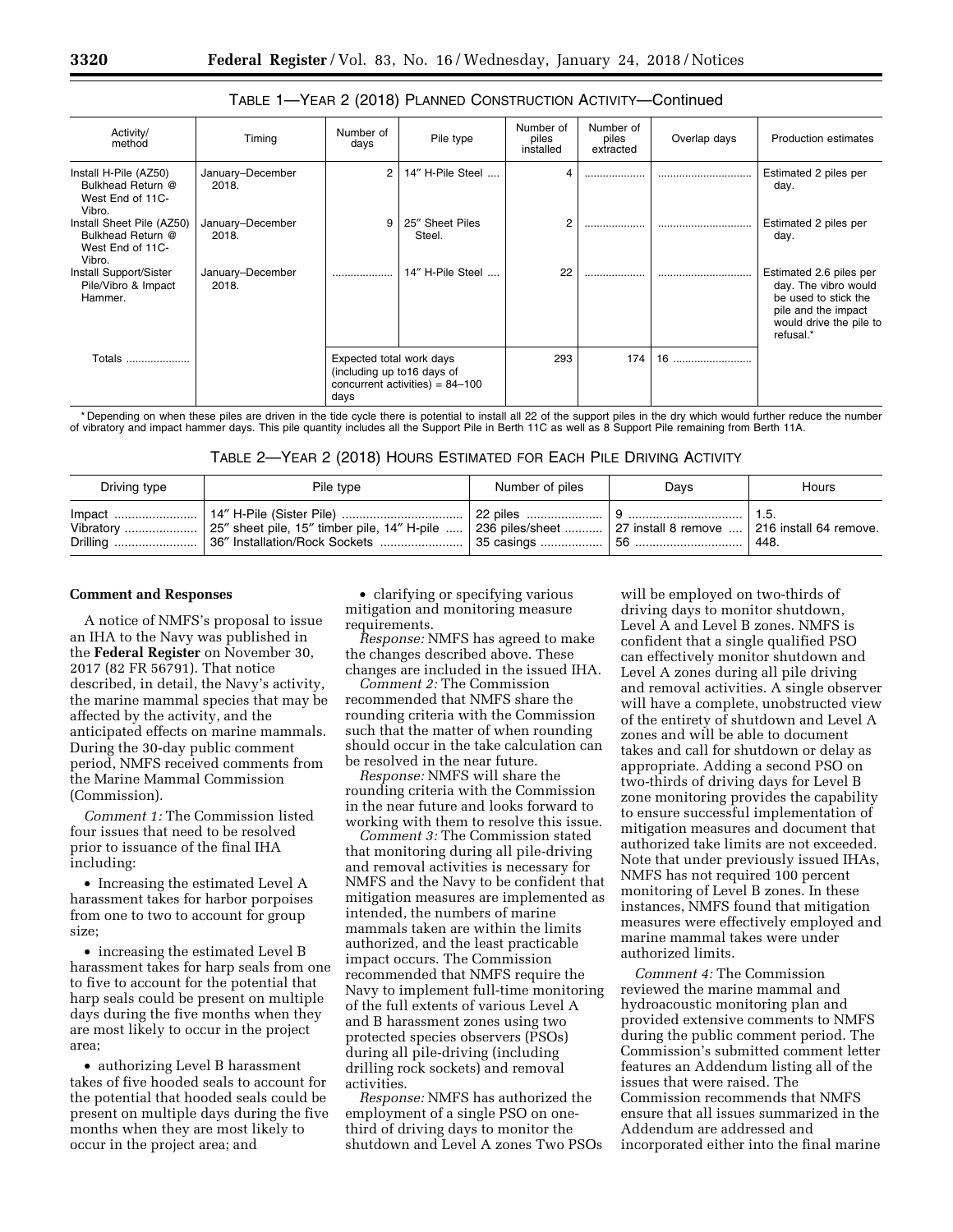mammal and hydroacoustic monitoring plan or the incidental harassment authorization itself.

*Response:* NMFS will address and incorporate resolutions to issues identified in the Addendum into the final marine mammal and hydroacoustic monitoring plan.

*Comment 5:* The Commission expressed concern about the lack of adequate time to provide public comments as well as the abbreviated timeframes during which NMFS is able to address public comments. The Commission recommended that NMFS ensure that it publishes and finalizes proposed incidental harassment authorizations sufficiently before the planned start date of the proposed activities to ensure full consideration is given to all comments received.

*Response:* NMFS will work to provide adequate time for public comment and response. NMFS will also seek to process IHA applications in a more expeditious manner.

## **Description of Marine Mammals in the Area of Specified Activities**

Five marine mammal species, including one cetacean and four pinnipeds, may inhabit or transit the waters near the Shipyard in the lower Piscataqua River during the specified activity. These include the harbor porpoise, gray seal, harbor seal, hooded seal, and harp seal. None of the marine mammals that may be found in the Piscataqua River are listed under the Endangered Species Act (ESA). Table 3 lists the marine mammal species that could occur near the Shipyard and their estimated densities within the project area. As there are no specific density data for any of the species in the Piscataqua River, density data from the nearshore zone outside the mouth the Piscataqua River in the Atlantic Ocean have been used instead. Therefore, it can be assumed that the density estimates presented here for each species are conservative and higher than densities that would typically be expected in an industrialized, estuarine environment such as the lower Piscataqua River in the vicinity of the Shipyard.

Detailed descriptions of the of the species likely to be affected by the Navy's project, including brief introductions to the species and relevant stocks as well as available information regarding population trends and threats, and information regarding local occurrence, were provided in the **Federal Register** notice for the proposed IHA (November 30, 2017;82 FR 56791); since that time, we are not aware of any changes in the status of these species and stocks; therefore, detailed descriptions are not provided here. Please refer to that **Federal Register**  notice for these descriptions. Please also refer to NMFS' website (*[www.nmfs.noaa.gov/pr/species/](http://www.nmfs.noaa.gov/pr/species/mammals/)  [mammals/](http://www.nmfs.noaa.gov/pr/species/mammals/)*) for generalized species accounts.

#### TABLE 3—MARINE MAMMAL SPECIES POTENTIALLY PRESENT IN THE PISCATAQUA RIVER NEAR THE SHIPYARD

| Scientific name                                                  | Stock                                |                              | Stock abundance<br>$(CV, N_{min}, most)$<br>recent abundance<br>survey) $2$                                                                          | PBR                                    | Annual M/<br>SI <sup>3</sup> |  |  |  |  |  |
|------------------------------------------------------------------|--------------------------------------|------------------------------|------------------------------------------------------------------------------------------------------------------------------------------------------|----------------------------------------|------------------------------|--|--|--|--|--|
| Superfamily Odontoceti (toothed whales, dolphins, and porpoises) |                                      |                              |                                                                                                                                                      |                                        |                              |  |  |  |  |  |
|                                                                  |                                      |                              |                                                                                                                                                      |                                        |                              |  |  |  |  |  |
| Phocoena phocoena                                                | Gulf of Maine/Bay of Fundy<br>stock. | $-iN$                        | 79,883 (0.32; 61,415; 2011)                                                                                                                          | 706                                    | 437                          |  |  |  |  |  |
|                                                                  |                                      |                              |                                                                                                                                                      |                                        |                              |  |  |  |  |  |
|                                                                  |                                      |                              |                                                                                                                                                      |                                        |                              |  |  |  |  |  |
| Halichoerus grypus                                               | Western North Atlantic stock         | -:N                          | unknown 505,000 (best esti-<br>mate 2014 Canadian pop-<br>ulation DFO 2014).                                                                         | unknown                                | 4,959                        |  |  |  |  |  |
| Phoca vitulina                                                   | Western North Atlantic stock         | -:N                          | 75,834 (0.15; 66,884; 2012)                                                                                                                          | 2,006                                  | 389                          |  |  |  |  |  |
| Cystophora cristata                                              | Western North Atlantic stock         | -:N                          | 592,100(-;512,000, 2005)                                                                                                                             | unknown                                | 5,199                        |  |  |  |  |  |
|                                                                  |                                      | -:N                          |                                                                                                                                                      | unknown                                | 306,082                      |  |  |  |  |  |
|                                                                  | Pagophilus groenlandicus             | Western North Atlantic stock | <b>ESA</b><br><b>MMPA</b><br>status;<br>Strategic<br>$(Y/N)^{-1}$<br><b>Family Phocoenidae (porpoises)</b><br><b>Family Phocidae (earless seals)</b> | Order Carnivora-Superfamily Pinnipedia | 7,100,000 (2012)             |  |  |  |  |  |

<sup>1</sup> Endangered Species Act (ESA) status: Endangered (E), Threatened (T)/MMPA status: Depleted (D). A dash (-) indicates that the species is not listed under the<br>ESA or designated as depleted under the MMPA. Under the MMPA, which is determined to be declining and likely to be listed under the ESA within the foreseeable future. Any species or stock listed under the ESA is automatically designated under the MMPA as depleted and as a strategic s

<sup>2</sup>NMFS marine mammal stock assessment reports online at: [www.nmfs.noaa.gov/pr/sars/](http://www.nmfs.noaa.gov/pr/sars/). CV is coefficient of variation; Nmin is the minimum estimate of stock abundance. In some cases, CV is not applicable.<br><sup>3</sup>These values, found in NMFS's SARs, represent annual levels of human-caused mortality plus serious injury from all sources combined (*e.g.,* commercial fish-<br><sup>3</sup>These valu

eries, ship strike). Annual M/SI often cannot be determined precisely and is in some cases presented as a minimum value or range. A CV associated with estimated mortality due to commercial fisheries is presented in some cases.<br>4Abundance estimates for these stocks are greater than eight years old and are, therefore, not considered current. PBR is considered undetermined for these

stocks, as there is no current minimum abundance estimate for use in calculation. We nevertheless present the most recent abundance estimates and PBR values, as these represent the best available information for use in this document.

#### **Potential Effects of Specified Activities on Marine Mammals and Their Habitat**

The effects of underwater noise from the Navy's construction activities for the waterfront improvement project have the potential to result in Level B harassment (behavioral disturbance) for marine mammal species authorized for take. Level A (injury) harassment in the form of permanent threshold shift (PTS) may also occur in limited numbers of

animals. The project would not result in permanent impacts to habitats used directly by marine mammals, such as haulout sites, but may have potential short-term impacts to food sources such as forage fish and minor impacts to the immediate substrate during installation and removal of piles. The potential effects to marine mammals and their associated habitat are discussed in detail in the **Federal Register** notice for

the proposed IHA (November 30, 2017; 82 FR 56791), therefore that information is not repeated here; please refer to that **Federal Register** notice for that information.

### **Estimated Take**

This section provides an estimate of the number of incidental takes that NMFS has authorized through this IHA, which informed NMFS' consideration of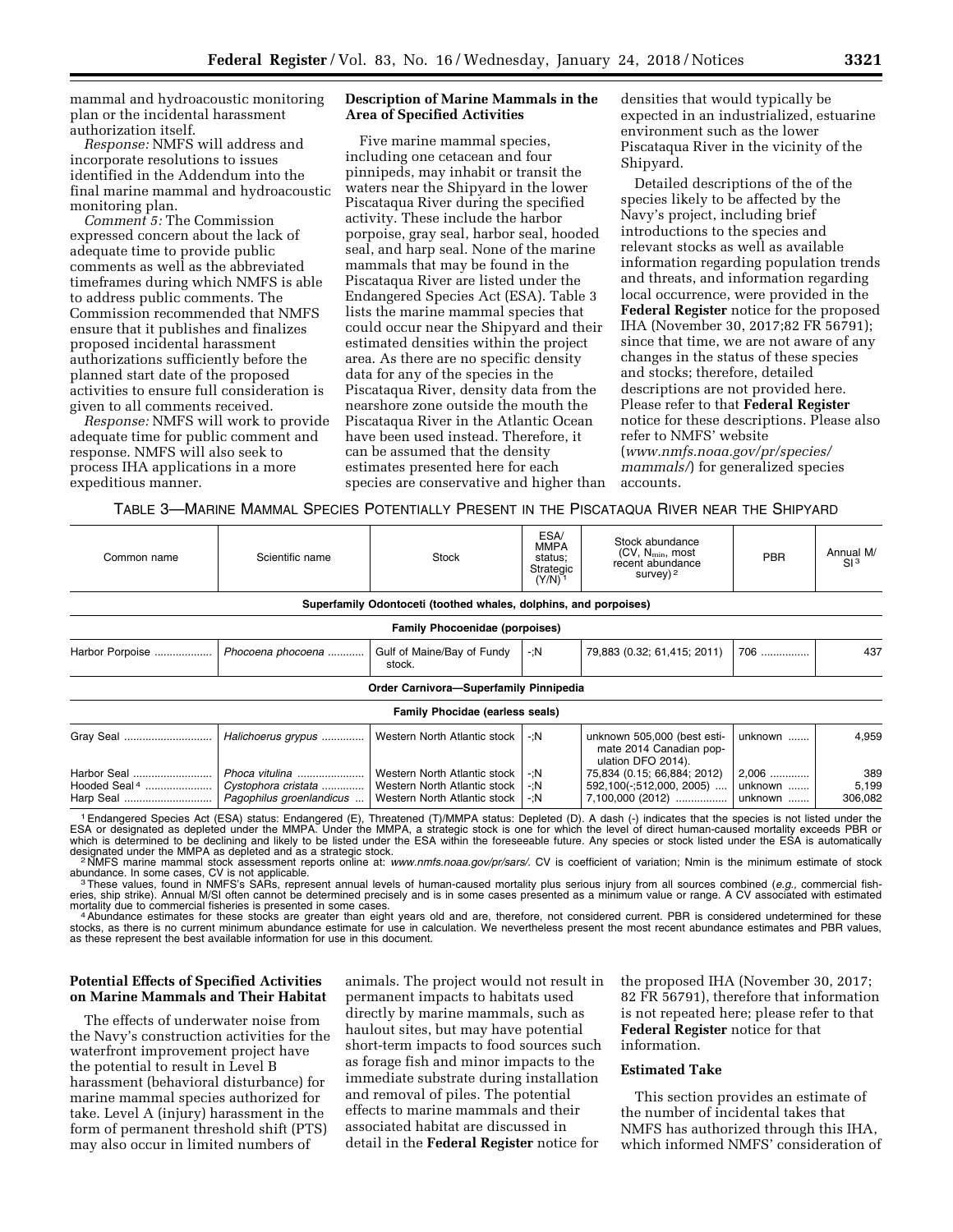both ''small numbers'' and the negligible impact determination.

Harassment is the only type of take expected to result from these activities. Except with respect to certain activities not pertinent here, section 3(18) of the MMPA defines ''harassment'' as any act of pursuit, torment, or annoyance which (i) has the potential to injure a marine mammal or marine mammal stock in the wild (Level A harassment); or (ii) has the potential to disturb a marine mammal or marine mammal stock in the wild by causing disruption of behavioral patterns, including, but not limited to, migration, breathing, nursing, breeding, feeding, or sheltering (Level B harassment).

Authorized takes would be by Level A and Level B harassment, as impact and vibratory pile driving as well as drilling have the potential to result in auditory injury and disruption of behavioral patterns for individual marine mammals. The required mitigation and monitoring measures are expected to minimize the severity of such taking to the extent practicable.

As described previously, no mortality is anticipated or authorized for this activity. Below we describe how the take is estimated.

Described in the most basic way, we estimate take by considering: (1) Acoustic thresholds above which NMFS believes the best available science indicates marine mammals will be behaviorally harassed or incur some degree of permanent hearing impairment; (2) the area or volume of

water that will be ensonified above these levels in a day; (3) the density or occurrence of marine mammals within these ensonified areas; and, (4) and the number of days of activities. Below, we describe these components in more detail and present the authorized take estimate.

#### *Acoustic Thresholds*

NMFS recommends acoustic thresholds that identify the received level of underwater sound above which exposed marine mammals would be reasonably expected to be behaviorally harassed (equated to Level B harassment) or to incur PTS of some degree (equated to Level A harassment).

Level B Harassment for non-explosive sources—Though significantly driven by received level, the onset of behavioral disturbance from anthropogenic noise exposure is also informed to varying degrees by other factors related to the source (*e.g.,* frequency, predictability, duty cycle), the environment (*e.g.,*  bathymetry), and the receiving animals (hearing, motivation, experience, demography, behavioral context) and can be difficult to predict (Southall *et al.,* 2007, Ellison *et al.,* 2011). Based on what the available science indicates and the practical need to use a threshold based on a factor that is both predictable and measurable for most activities, NMFS uses a generalized acoustic threshold based on received level to estimate the onset of behavioral harassment. NMFS predicts that marine mammals are likely to be behaviorally

harassed in a manner we consider Level B harassment when exposed to underwater anthropogenic noise above received levels of  $120$  dB re  $1 \mu Pa$  (rms) for continuous non-impulsive (*e.g.*  vibratory pile-driving, drilling) and above 160 dB re 1  $\mu$ Pa (rms) for nonexplosive impulsive (*e.g.,* impact pile driving, seismic airguns) or intermittent (*e.g.,* scientific sonar) sources.

The Navy's planned activity includes the use of continuous (vibratory pile driving, drilling) and impulsive (impact pile driving) sources and, therefore, the 120 and 160 dB re 1  $\mu$ Pa (rms) are applicable.

Level A harassment for non-explosive sources—NMFS' Technical Guidance for Assessing the Effects of Anthropogenic Sound on Marine Mammal Hearing (Technical Guidance, 2016) identifies dual criteria to assess auditory injury (Level A harassment) to five different marine mammal groups (based on hearing sensitivity) as a result of exposure to noise from two different types of sources (impulsive or nonimpulsive). As noted above, the Navy's planned activity includes both impulsive and non-impulsive sources.

These thresholds are provided in Table 4. The references, analysis, and methodology used in the development of the thresholds are described in NMFS 2016 Technical Guidance, which may be accessed at: *[http://](http://www.nmfs.noaa.gov/pr/acoustics/guidelines.htm) [www.nmfs.noaa.gov/pr/acoustics/](http://www.nmfs.noaa.gov/pr/acoustics/guidelines.htm) [guidelines.htm.](http://www.nmfs.noaa.gov/pr/acoustics/guidelines.htm)*  **BILLING CODE 3510–22–P**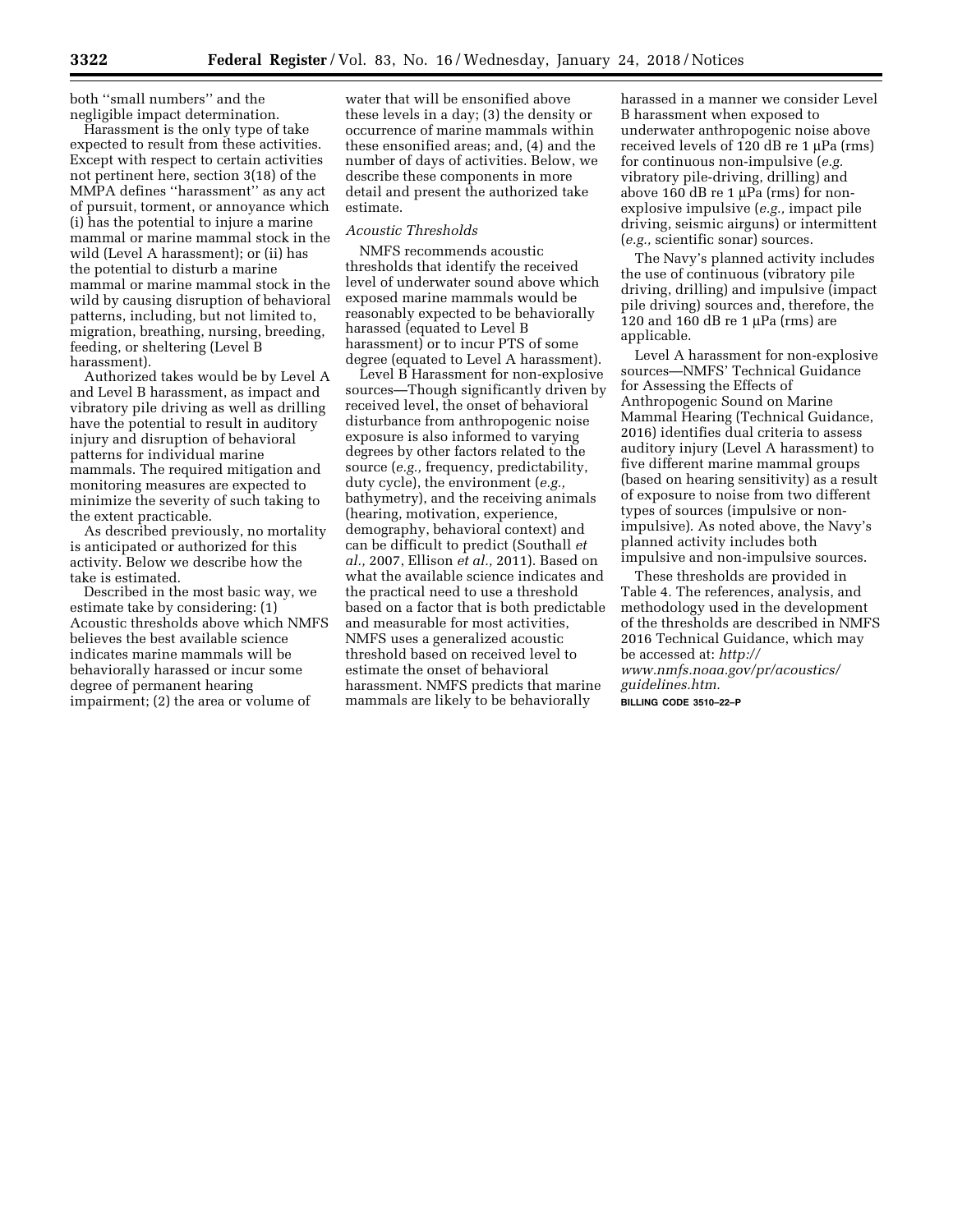| ×<br>۰, | ۰. | ۰, |
|---------|----|----|
|         |    |    |

|                                               | <b>PTS Onset Acoustic Thresholds*</b><br>(Received Level) |                                |  |  |  |
|-----------------------------------------------|-----------------------------------------------------------|--------------------------------|--|--|--|
| <b>Hearing Group</b>                          | Impulsive                                                 | Non-impulsive                  |  |  |  |
|                                               | Cell 1                                                    | $Cell$ 2                       |  |  |  |
| Low-Frequency (LF)<br>Cetaceans               | $L_{\rm pk, flat}$ : 219 dB                               | $L_{E,LF,24h}:199dB$           |  |  |  |
|                                               | $L_{\rm E,LF,24h}:183~\rm dB$                             |                                |  |  |  |
|                                               | Cell 3                                                    | Cell 4                         |  |  |  |
| Mid-Frequency (MF)<br>Cetaceans               | $L_{\rm pk, flat}$ : 230 dB                               | $L_{E,MF,24h}: 198 \text{ dB}$ |  |  |  |
|                                               | $L_{E,MF,24h}:185dB$                                      |                                |  |  |  |
|                                               | Cell 5                                                    | Cell 6                         |  |  |  |
| High-Frequency (HF)<br>Cetaceans              | $L_{\rm pk, flat}$ : 202 dB                               | $L_{E,HF,24h}: 173 dB$         |  |  |  |
|                                               | $L_{E,HF,24h}: 155 dB$                                    |                                |  |  |  |
|                                               | Cell 7                                                    | Cell 8                         |  |  |  |
| Phocid Pinnipeds (PW)<br>(Underwater)         | $L_{\rm pk, flat}$ : 218 dB                               | $L_{E}$ , PW, 24h: 201 dB      |  |  |  |
|                                               | $L_{\rm E,PW,24h:185~dB}$                                 |                                |  |  |  |
|                                               | Cell 9                                                    | Cell 10                        |  |  |  |
| <b>Otariid Pinnipeds (OW)</b><br>(Underwater) | $L_{\rm pk, flat}$ : 232 dB                               | $L_{E,OW,24h}: 219 dB$         |  |  |  |
|                                               | $L_{E,OW,24h:}$ 203 dB                                    |                                |  |  |  |

# Table 4. Thresholds identifying the onset of Permanent Threshold Shift

\* Dual metric acoustic thresholds for impulsive sounds: Use whichever results in the largest isopleth for calculating PTS onset. If a non-impulsive sound has the potential of exceeding the peak sound pressure level thresholds associated with impulsive sounds, these thresholds should also be considered.

Note: Peak sound pressure ( $L_{pk}$ ) has a reference value of 1 µPa, and cumulative sound exposure level ( $L_E$ ) has a reference value of 1µPa<sup>2</sup>s. In this Table, thresholds are abbreviated to reflect American National Standards Institute standards (ANSI 2013). However, peak sound pressure is defined by ANSI as incorporating frequency weighting, which is not the intent for this Technical Guidance. Hence, the subscript "flat" is being included to indicate peak sound pressure should be flat weighted or unweighted within the generalized hearing range. The subscript associated with cumulative sound exposure level thresholds indicates the designated marine mammal auditory weighting function (LF, MF, and HF cetaceans, and PW and OW pinnipeds) and that the recommended accumulation period is 24 hours. The cumulative sound exposure level thresholds could be exceeded in a multitude of ways (i.e., varying exposure levels and durations, duty cycle). When possible, it is valuable for action proponents to indicate the conditions under which these acoustic thresholds will be exceeded.

## **BILLING CODE 3510–22–C**

## *Ensonified Area*

Here, we describe operational and environmental parameters of the activity that will feed into identifying the area ensonified above the acoustic thresholds.

Pile driving generates underwater noise that can potentially result in disturbance to marine mammals in the project area. Transmission loss (TL) is the decrease in acoustic intensity as an acoustic pressure wave propagates out from a source. TL parameters vary with frequency, temperature, sea conditions, current, source and receiver depth, water depth, water chemistry, and bottom composition and topography.

The general formula for underwater TL is:

## $TL = B * log10(R1/R2),$

Where:

- R1 = the distance of the modeled SPL from the driven pile, and
- R2 = the distance from the driven pile of the initial measurement.

This formula neglects loss due to scattering and absorption, which is assumed to be zero here. The degree to which underwater sound propagates away from a sound source is dependent on a variety of factors, most notably the water bathymetry and presence or absence of reflective or absorptive conditions including in-water structures and sediments. Spherical spreading occurs in a perfectly unobstructed (free-

field) environment not limited by depth or water surface, resulting in a 6 dB reduction in sound level for each doubling of distance from the source (20 \* log[range]). Cylindrical spreading occurs in an environment in which sound propagation is bounded by the water surface and sea bottom, resulting in a reduction of 3 dB in sound level for each doubling of distance from the source (10 \* log[range]). Although cylindrical spreading loss was applied to driving of 14-inch H-piles in the previous IHA, in an effort to maintain consistency NMFS utilized practical spreading loss (4.5 dB reduction in sound level for each doubling of distance) for all driving and drilling activities for this IHA. A practical spreading value of 15 is often used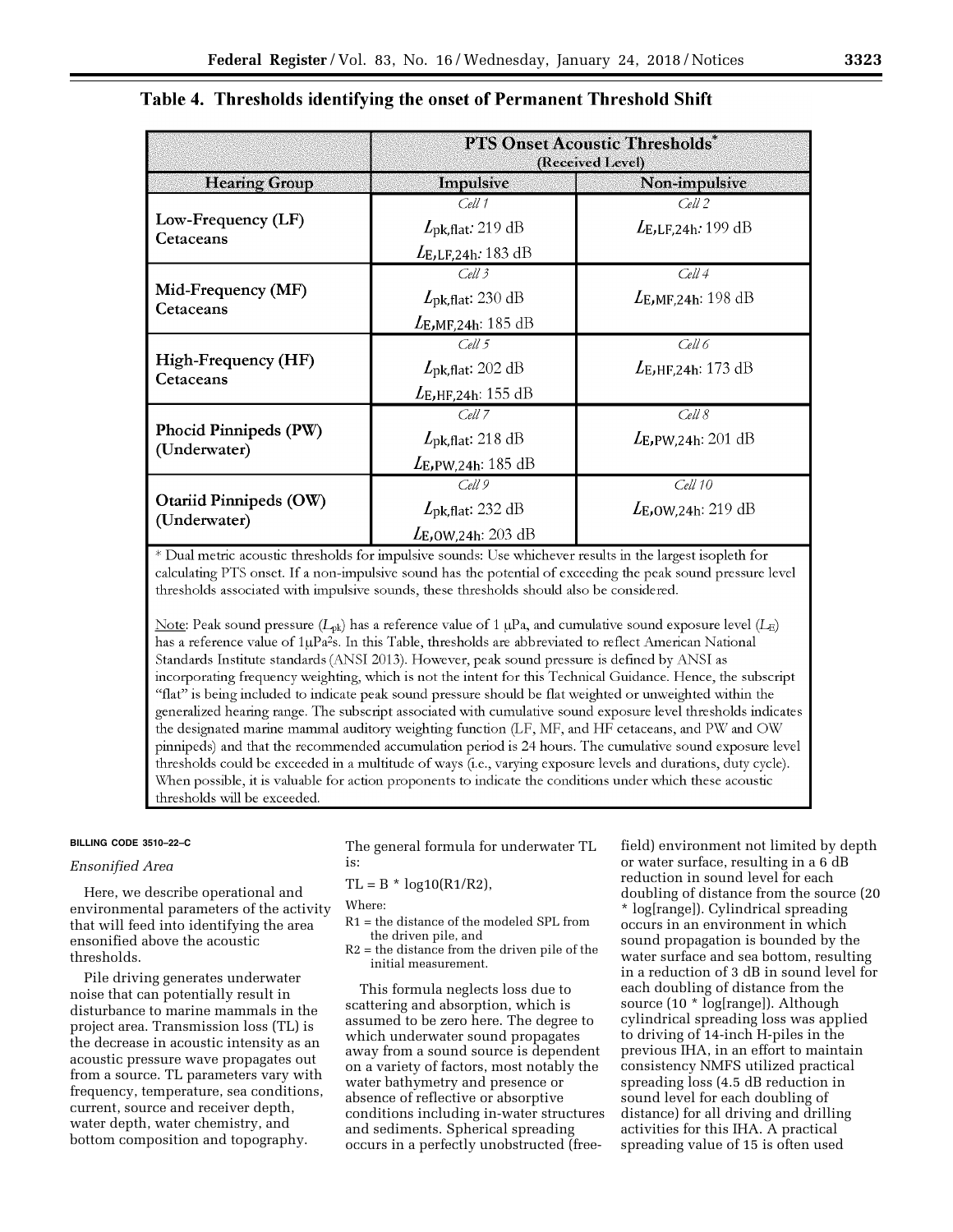under conditions, such as at the Shipyard dock, where water increases with depth as the receiver moves away from the shoreline, resulting in an expected propagation environment that would lie between spherical and cylindrical spreading loss conditions.

*Underwater Sound*—The intensity of pile driving sounds is greatly influenced by factors such as the type of piles, hammers, and the physical environment in which the activity takes place. A number of studies have measured sound produced during underwater pile driving projects. These data are largely for impact driving of steel pipe piles and concrete piles as well as vibratory driving of steel pipe piles.

## **Source Levels**

Source levels were collected for the four types of piles that would be installed and two pile-driving methods planned for the project:

1. 14-inch steel H-type piles—Used as sister piles and for SOE system installation; installed/extracted via vibratory hammer and seated as needed with impact hammer.

2. 15-inch timber piles—Used for reinstallation of dolphins at Berths 11, 12, and 13 and extracted via vibratory hammer.

3. 25-inch steel sheet piles—Used for the bulkhead at Berth 11 and for SOE installed/extracted via vibratory hammer.

Reference source levels for the project were determined using data for piles of similar sizes, the same pile-driving method as that planned for the project, and at similar water depths. While the pile sizes and water depths chosen as proxies do not exactly match those for the project, they are the closest matches available, and it is assumed that the source levels shown in Tables 5, 6, and 7 are the most representative for each pile type and associated pile-driving method.

The intensity of pile driving or sounds is greatly influenced by factors such as the type of piles, hammers, and the physical environment in which the activity takes place. Reference source levels for the planned project were determined using data for piles of similar sizes, the same pile driving method as that planned for the project, and at similar water depths. While the pile sizes and water depths chosen as proxies do not exactly match those for the project, they are the closest matches available, and it is assumed that the source levels shown in Tables 5, 6, and

7 and are the most representative for each pile type and associated pile driving method.

The Navy analyzed source level values associated with a number of projects involving impact driving of steel H-piles to approximate environmental conditions and driving parameters at the Shipyard (Caltrans 2015). Data from pertinent projects were used to obtain average SEL and rms values for H pile impact installation. To be sure all values were relevant to the site, the Navy eliminated all piles in waters greater than 5 m, as well as all readings measured at ranges greater than 10 m. The Navy used all H piles for which the diameter was not specified as well as the 14 to 15-inch H piles, converted the dB measurements to a linear scale before averaging, and reconverted the average measurements to the appropriate dB units. Piles driven at this project site will be driven in 0–11 feet of water (0–3.4 m). During low tide, piles will essentially be driven in the dry. This varies drastically from other Navy projects on the east coast, such as at the Naval Submarine Base New London, where 14-inch H piles will be driven in water depths of 25 feet (7.62 m). Results are shown in Table 5.

TABLE 5—SOURCE LEVELS FOR IN-WATER IMPACT HAMMER 14-INCH STEEL H-TYPE (SISTER) PILES

| Pile size and type | Water depth<br>(m) | <b>Distance</b><br>measured<br>(m) | Peak  | <b>RMS</b><br>(dB) | <b>SEL</b><br>(dB) |
|--------------------|--------------------|------------------------------------|-------|--------------------|--------------------|
|                    | $2 - 3$            | 10                                 | 187   | 164                | 154                |
|                    | $2 - 3$            | 10                                 | 180   | 165                | 155                |
|                    | $2 - 3$            | 10                                 | 194   | 177                | 170                |
|                    | $0.5 - 2$          | 10                                 | 172   | 160                | 147                |
|                    | $1 - 5$            | 10                                 | 205   | 184                | 174                |
|                    | $1 - 5$            | 10                                 | 206   | 182                | 172                |
|                    | $1 - 5$            | 10                                 | 206   | 184                | 174                |
|                    | $1 - 5$            | 10                                 | 210   | 190                | 180                |
|                    | $1 - 5$            | 10                                 | 212   | 192                | 182                |
|                    | $1 - 5$            | 10                                 | 210   | 189                | 179                |
|                    | $1 - 5$            | 10                                 | 212   | 190                | 180                |
|                    | $1 - 5$            | 10                                 | 205   | 190                | 180                |
|                    | $1 - 5$            | 10                                 | 207   | 187                | 177                |
|                    | $0 - 0.9$          | 10                                 |       | 151                | 142                |
|                    | $0 - 0.9$          | 10                                 |       | 154                | 144                |
|                    | $0 - 0.9$          | 10                                 |       | 170                | 159                |
|                    | $0 - 0.9$          | 10                                 |       | 147                | 136                |
|                    | $0 - 0.9$          | 10                                 |       | 147                | 136                |
|                    | $0 - 0.9$          | 10                                 |       | 150                | 143                |
|                    | $0 - 0.9$          | 10                                 |       | 153                | 142                |
|                    | $0 - 0.9$          | 10                                 |       | 151                | 142                |
|                    | $0 - 0.9$          | 10                                 |       | 156                | 146                |
|                    | $0 - 0.9$          | 10                                 |       | 172                | 162                |
|                    | $0 - 0.9$          | 10                                 |       | 161                | 150                |
|                    | $0 - 0.9$          | 10                                 |       | 155                | 145                |
|                    | $0 - 0.9$          | 10                                 |       | 163                | 152                |
|                    | $0 - 0.9$          | 10                                 |       | 178                | 145                |
|                    | $0 - 0.9$          | 10                                 |       | 165                | 154                |
| Averages           |                    | 200.4                              | 181.4 | 171.3              |                    |

Source: Caltrans 2015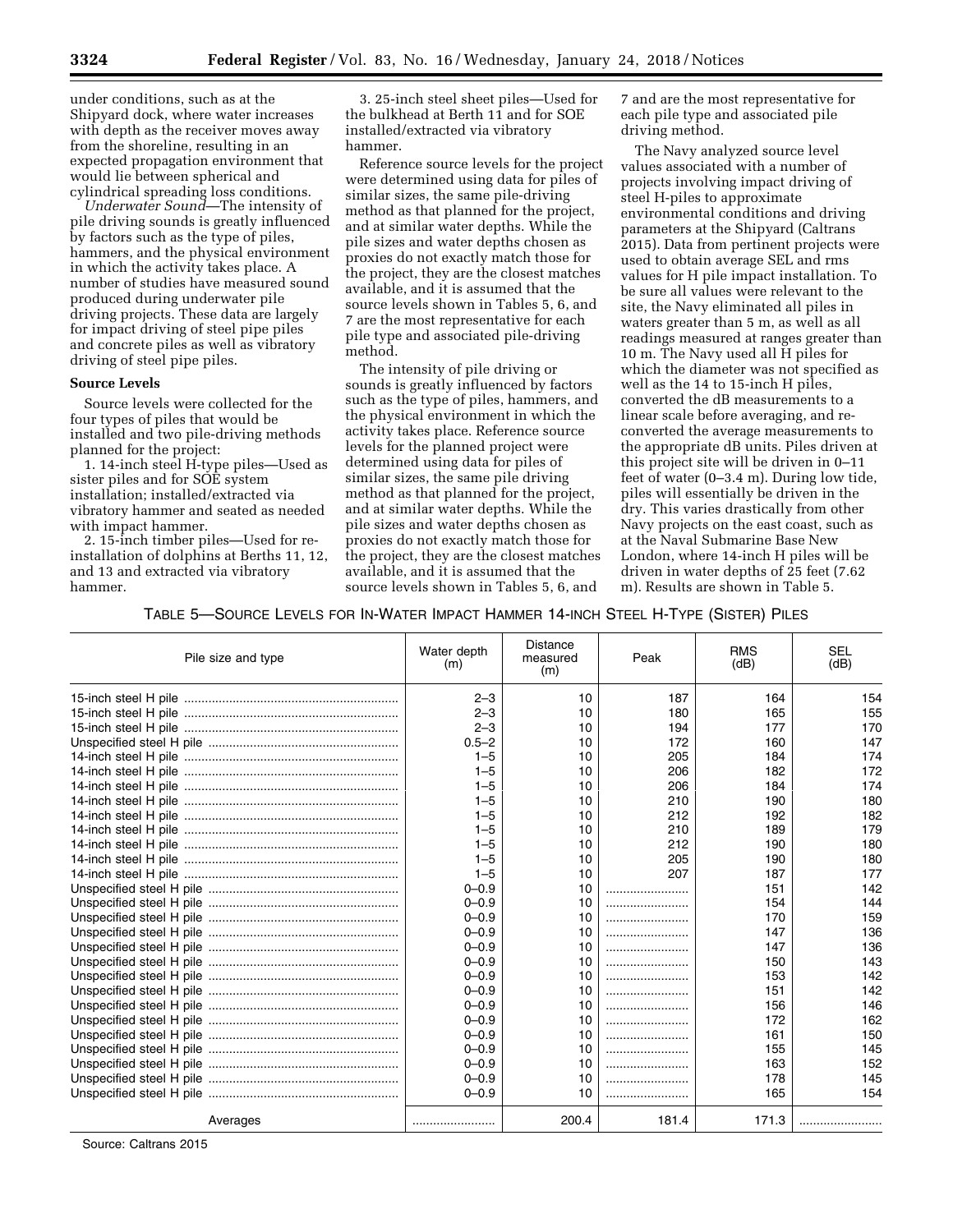While the average rms value is 181.4, the Navy rounded up to 182 dB rms to be conservative. Navy rounded up to 182 from 181.4 to be conservative since not all proxy projects listed had RMS values in the source documents. However, SEL values were available for each proxy project so these calculations are expected to be more accurate, eliminating the need to conservatively

round up the 171.3 dB SEL resulting in a value of 171 dB SEL using standard rounding.

Table 6 shows the source levels that were utilized to calculate isopleths for vibratory driving of 25-inch steel sheet piles, and 15-inch timber piles. An average value of 163 dB rms at 10 m was used for 24-inch AZ steel sheet and 150 dB rms at 16 m for 15-inch timber pile.

For Year 1 work at the Shipyard Berth 11 the contractor has obtained initial acoustic readings associated with vibratory driving of 14″ H-Pile of 148 dB rms at 10 m. Additional details are found in Appendix A in the application. NMFS will use 148 dB at 10 m as the source level since it is site-specific and more conservative than the 145 dB value depicted in Caltrans 2015.

TABLE 6—SOURCE LEVELS FOR IN-WATER VIBRATORY HAMMER 24-INCH STEEL SHEET PILES, AND 15-INCH TIMBER PILES

| Pile size and pile type                       | Water depth<br>(m) | Distance<br>measured<br>(m) | Peak<br>(dB) | <b>RMS</b><br>(dB) | SEL<br>(dB) | Location                              |
|-----------------------------------------------|--------------------|-----------------------------|--------------|--------------------|-------------|---------------------------------------|
|                                               | 15                 | 10                          | 177          | 163                | 162         | Berth 23, Port of Oakland, CA.        |
|                                               | 15                 | 10                          | 175          | 162                | 162         | Berth 30, Port of Oakland, CA.        |
|                                               | 15                 | 10                          | 177          | 163                | 163         | Berth 35/37 Port of Oakland, CA.      |
| 24-inch AZ Steel Sheet-Typical <sup>1</sup>   | 15                 | 10                          | 175          | 160                | 160         | CA (Specific location unknown).       |
| 24-inch AZ Steel Sheet-Loudest <sup>1</sup>   | 15                 | 10                          | 182          | 165                | 165         | CA (Specific location unknown).       |
| 24-inch AZ Steel Sheet (Average) <sup>1</sup> | 15                 | 10                          | 178          | 163                | 163         | CA (Specific location unknown).       |
|                                               | 10                 | 16                          | 164          | 150                |             | WSF Port Townsend Ferry Terminal, WA. |
|                                               | 6                  | 10                          | 155          | 148                | 145         | CA (Specific location unknown).       |

Source: 1 ICF Jones & Stokes and Illingsworth & Rodkin 2012.

2WSDOT 2010.

3 CALTRANS 2015.

Using the data presented in Table 6 and Table 7, underwater sound levels were estimated using the practical spreading model to determine over what distance the thresholds would be exceeded.

Drilling is considered a continuous, non-impulsive noise source, similar to vibratory pile driving. Very little information is available regarding source levels of in-water drilling

activities associated with nearshore pile installation such as that planned for the Berths 11, 12, and 13 structural repairs project. Dazey *et al.* (2012) attempted to characterize the source levels of several marine pile-drilling activities. One such activity was auger drilling (including installation and removal of the associated steel casing). Auger drilling will be employed as part of the Shipyard Project. The average sound

pressure levels re 1 µPa rms were displayed for casing installation, auger drilling (inside the casing), and casing removal. For the purposes of this plan, it is assumed that the casing installation and removal activities would be conducted in a manner similar to that described in Dazey *et al.* (2012), primarily via oscillation. These average source levels are reported in Table 7.

|  | TABLE 7—AVERAGE SOURCE LEVELS FOR AUGER DRILLING ACTIVITIES DURING PILE INSTALLATION |
|--|--------------------------------------------------------------------------------------|
|--|--------------------------------------------------------------------------------------|

| Drilling activity | Water depth<br>(m)            | Distance<br>measured<br>(m) | <b>RMS</b><br>(dB) | Location                                                                                                                   |
|-------------------|-------------------------------|-----------------------------|--------------------|----------------------------------------------------------------------------------------------------------------------------|
|                   | $1 - 5$<br>$1 - 5$<br>$1 - 5$ |                             | 157                | Bechers Bay Santa Rosa Island, CA.<br>151   Bechers Bay Santa Rosa Island, CA.<br>152   Bechers Bay Santa Rosa Island, CA. |
|                   | $1 - 5$                       |                             | 154                |                                                                                                                            |

Source: Dazey *et al.,* 2012.

**Note:** All source levels are referenced to 1 microPascal (re 1 μPa).

IHA applications for other

construction projects have reported that, due to a lack of information regarding pile drilling source levels, it is generally assumed that pile drilling would produce less in-water noise than both impact and vibratory pile driving. Based on the general lack of information about these activities and the assumption that in-water noise from pile drilling would be less than either impact or vibratory pile driving, it is assumed that the source levels presented in Table 7 are the most applicable for acoustic impact analysis at Berths 11, 12, and 13. For the

purposes of this IHA, however, we will conservatively assume that drilling has identical source levels to vibratory driving when calculating zones of influence. This includes instances where drilling is underway in the absence of any concurrent driving.

As part of Year 2 activities, concurrent work utilizing a vibratory hammer during drilling operations is possible. This potential concurrent activity could occur during installation of the rock sockets for approximately 16 days. The vibratory hammer may be working to install SOE sheets or H-Pile

as the drilling work is being conducted. Under concurrent driving conditions, the Navy will use the larger of the two source level values to calculate size of entire ensonified area. Since the vibratory source level is greater than the level associated with drilling, it will be utilized.

With limited source level data available for vibratory pile extraction of 25-inch steel sheet piles, NMFS used the same values for both vibratory installation and extraction assuming that the two activities would produce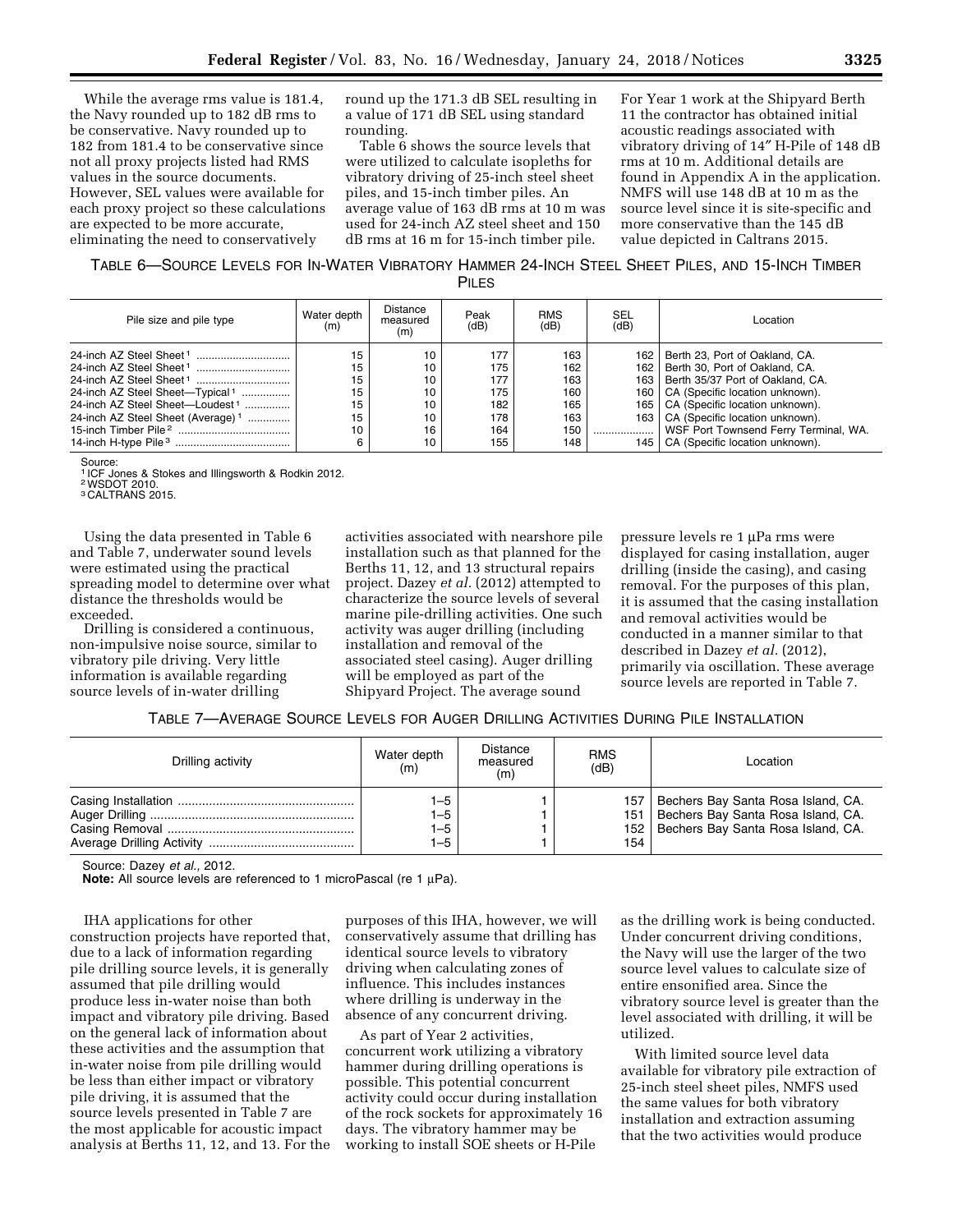similar source levels if water depth, pile size, and equipment remain constant.

When NMFS Technical Guidance (2016) was published, in recognition of the fact that ensonified area/volume could be more technically challenging to predict because of the duration component in the new thresholds, an User Spreadsheet was developed that includes tools to help predict a simple isopleth that can be used in conjunction with marine mammal density or

occurrence to help predict takes. We note that because of some of the assumptions included in the methods used for these tools, we anticipate that isopleths produced are typically going to be overestimates of some degree, which will result in some degree of overestimate of Level A take. However, these tools offer the best way to predict appropriate isopleths when more sophisticated 3D modeling methods are not available, and NMFS continues to

develop ways to quantitatively refine these tools, and will qualitatively address the output where appropriate. For stationary sources pile driving, NMFS User Spreadsheet predicts the closest distance at which, if a marine mammal remained at that distance the whole duration of the activity, it would not incur PTS. Inputs used in the User Spreadsheet and the resulting isopleths are reported below in Table 8 and Table 9.

## TABLE 8—USER SPREADSHEET INPUT FOR LEVEL A ISOPLETH PTS CALCULATIONS

| User Spreadsheet Input                                                                                                                            | 14" Steel H impact           | 14" Steel vibro                                   | 15" Timber vibro                                  | 25" Steel Sheet<br>vibro                          | Drilling                                          |
|---------------------------------------------------------------------------------------------------------------------------------------------------|------------------------------|---------------------------------------------------|---------------------------------------------------|---------------------------------------------------|---------------------------------------------------|
| Spreadsheet Tab Used                                                                                                                              | E.1) Impact pile<br>driving. | A) Non-Impulsive,<br>Stationary, Con-<br>tinuous. | A) Non-Impulsive,<br>Stationary, Con-<br>tinuous. | A) Non-Impulsive,<br>Stationary, Con-<br>tinuous. | A) Non-Impulsive,<br>Stationary, Con-<br>tinuous. |
| Source Level (Single Strike/shot SEL)<br>Weighting Factor Adjustment (kHz)<br>Activity duration within 24-h period<br>OR number of piles per day. | 171 SEL                      | 148 rms<br>$ 2$ …………………………   2.5 ……………………         | 150 rms                                           | $163$                                             | 154 rms.<br>2.5.<br>NA.<br>8 hours.               |
| Distance of source level measure-<br>ment (meters) $+$ .                                                                                          |                              |                                                   |                                                   |                                                   | 15LogR.                                           |

# TABLE 9—USER SPREADSHEET OUTPUT FOR LEVEL A ISOPLETH AND ENSONIFIED AREA PTS CALCULATIONS

|                              | PTS Isopleth                                                              |                     |  |
|------------------------------|---------------------------------------------------------------------------|---------------------|--|
| Source Type                  | High-<br>Frequency<br>Cetaceans                                           | Phocid<br>Pinnipeds |  |
|                              | 140 m    63 m.<br>$3.5$ m    1.4 m.<br>7.5 m  1.9 m.<br>34.6 m    14.2 m. |                     |  |
| <b>Daily Ensonified Area</b> |                                                                           |                     |  |

## 14″ Steel H Impact ..................................................................................................................................................... 0.0615 km2 .. 0.0125 km2. 14″ Steel H Vibro ........................................................................................................................................................ 38.46 m2 ...... 6.15 m2. 15″ Timber Vibro ......................................................................................................................................................... 179.9 m2 ...... 11.33 m2. 25″ Steel Sheet Vibro ................................................................................................................................................. 0.0038 km2 .. 0.00062 km2. Drilling (8 hours/day) within Shutdown Zone \* utilizing 163 dB rms value ................................................................ 0.0095 km2 .. 0.0016 km2.

\* While 154 dB rms is shown for drilling activity source level, take estimates and calculation of the ensonified area have been based on 163 dB rms (vibratory drilling) as these activities may run concurrently.

Using the same source level and transmission loss inputs discussed in the Level A isopleths section above, the Level B distance was calculated for both impact and vibratory driving (Table 10). The attenuation distance for impact hammer use associated with the installation of the sister pile/support pile with a source level of 182 dB rms resulted in an isopleth of 293 meters

(m). The attenuation distance for vibratory hammer use with a source level of 163 dB rms resulted in an isopleth of 7.35 kilometers (km). The Level B area associated with the 120 dB re 1  $\mu$ Pa (rms) isopleth for vibratory driving and which is used in the take calculations is 0.9445 square kilometers (km2). Note that these attenuation distances are based on sound

characteristics in open water. The project area is located in a river surrounded by topographic features. Therefore, the actual attenuation distances are constrained by numerous land features and islands. As such, the maximum distance for the Level B isopleth during vibratory driving and drilling is approximately 1.4 km.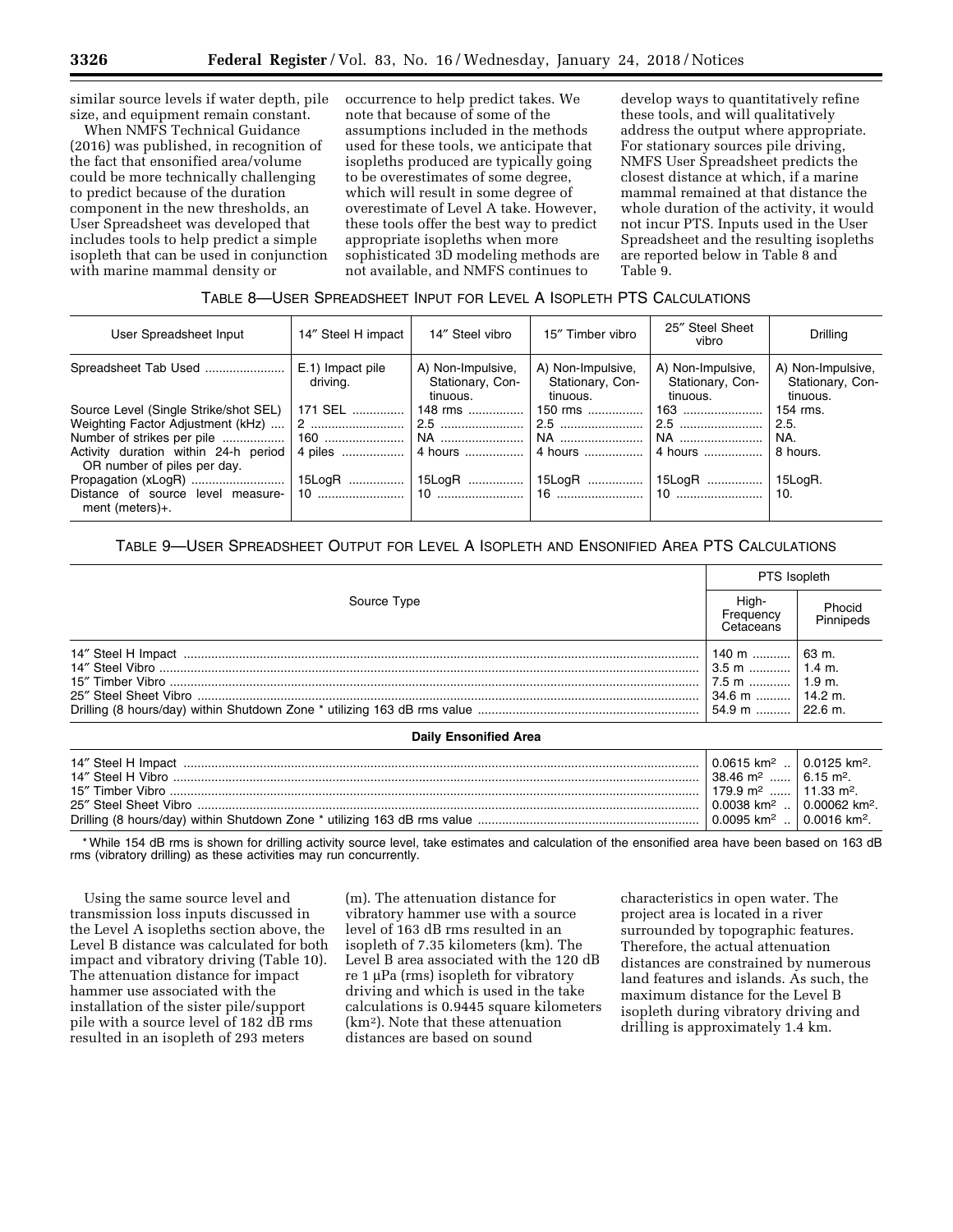## TABLE 10—PILE-DRIVING SOUND EXPOSURE DISTANCES (IN-WATER) LEVEL B ZONE OF INFLUENCE

| Drilling activity | Behavioral thresholds for cetaceans<br>and pinnipeds | Propagation model        | Attenuation<br>distance to<br>threshold |
|-------------------|------------------------------------------------------|--------------------------|-----------------------------------------|
|                   | 160 dB rms                                           | Practical Spreading Loss | 293 m (961 ft).                         |

## *Marine Mammal Occurrence*

In this section, we provide the information about the presence, density, or group dynamics of marine mammals that will inform the take calculations. For all species, the best scientific

information available was considered for use in the marine mammal take assessment calculations. Density information was taken from the Navy Marine Mammal Density Database as shown in Table 11. (Craine 2015; Krause

2015). These data are generally used for broad-scale offshore activities; however, due to a lack of any other data within the general project area, these data are presented as the best available data for the Piscataqua River.

## TABLE 11—MARINE MAMMAL SPECIES POTENTIALLY PRESENT IN THE PISCATAQUA RIVER NEAR THE SHIPYARD

| <b>Species</b>                                       | Relative<br>occurrence in<br>Piscatagua River | Season(s) of occurrence                          | Approximate density in the vicinity of the<br>project area<br>(individuals per km <sup>2</sup> ) <sup>1</sup> |        |        |        |
|------------------------------------------------------|-----------------------------------------------|--------------------------------------------------|---------------------------------------------------------------------------------------------------------------|--------|--------|--------|
|                                                      |                                               |                                                  | Winter                                                                                                        | Spring | Summer | Fall   |
| Harbor Porpoise Gulf of Maine/Bay<br>of Fundy stock. | Occasional use                                | Fall (April to Decem-<br>Spring to<br>ber) $2$ . | 1.2122                                                                                                        | 1.1705 | 0.7903 | 0.9125 |
| Gray Seal Western North Atlantic<br>stock.           | Common                                        | Year-round                                       | 0.2202                                                                                                        | 0.2202 | 0.2202 | 0.2202 |
| Harbor Seal Western North Atlan-<br>tic stock.       | Common                                        |                                                  | 0.1998                                                                                                        | 0.1998 | 0.1998 | 0.1998 |
| Harp Seal Western North Atlantic<br>stock.           | Rare                                          | Winter to Spring (January–May)                   | 0.0125                                                                                                        | 0.0125 | 0.0125 | 0.0125 |
| Hooded Seal Western North Atlan-<br>tic stock.       | Rare                                          | Winter to Spring (January–May)                   | N/A                                                                                                           | N/A    | N/A    | N/A    |

**Notes:** 

1 Density data are taken from the Navy Marine Species Density Database (Crain 2015; Krause 2015).

2 Densities shown for all seasons, even when species are unlikely to occur in the river.

#### *Take Calculation and Estimation*

Here we describe how the information provided above is brought together to produce a quantitative take estimate.

The following assumptions are made when estimating potential incidences of take:

• All marine mammal individuals potentially available are assumed to be present within the relevant area, and thus incidentally taken;

• An individual can only be taken once during a 24-h period;

• While up to 16 days of concurrent driving/drilling could occur, NMFS will conservatively assume that there are zero (0) days resulting in a total of 100 pile driving/drilling days; and

• Exposures to sound levels at or above the relevant thresholds equate to take, as defined by the MMPA.

In this case, the estimation of marine mammal takes uses the following calculation:

Exposure estimate =  $n * ZOI * days$  of total activity

Where:

- n = density estimate used for each species/ season.
- ZOI = sound threshold ZOI area; the area encompassed by all locations where the

SPLs equal or exceed the threshold being evaluated.

The ZOI impact area is estimated using the relevant distances in Table 9 and Table 10, assuming that sound radiates from a central point in the water column at project site and taking into consideration the possible affected area due to topographical constraints of the action area (*i.e.,* radial distances to thresholds are not always reached) as shown in Figure 6–1 in the application.

There are a several reasons why estimates of potential incidents of take may be conservative, assuming that available density and estimated ZOI areas are accurate. We assume, in the absence of information supporting a more refined conclusion, that the output of the calculation represents the number of individuals that may be taken by the specified activity. In fact, in the context of stationary activities such as pile driving and in areas where resident animals may be present, this number more realistically represents the number of incidents of take that may accrue to a smaller number of individuals. While pile driving can occur any day throughout the period of validity, and the analysis is conducted on a per day

basis, only a fraction of that time (typically a matter of hours on any given day) is actually spent pile driving. The potential effectiveness of mitigation measures in reducing the number of takes is typically not quantified in the take estimation process. For these reasons, these take estimates may be conservative.

#### *Harbor Porpoise*

Harbor porpoises may be present in the project area year-round. Based on density data from the Navy Marine Species Density Database, their presence is highest in winter and spring, decreases in summer, and slightly increases in fall. However, in general, porpoises are known to occasionally occur in the river. Average density for the predicted seasons of occurrence was used to determine abundance of animals that could be present in the area for exposure, using the equation abundance = n \* ZOI. Estimated abundance estimate for harbor porpoises was 0.96 animals generated from the equation (0.9445 km2 Level B ensonified area \*1.02 animals/km2). The number of Level B harbor porpoise exposures within the ZOIs is (100 days \* 0.96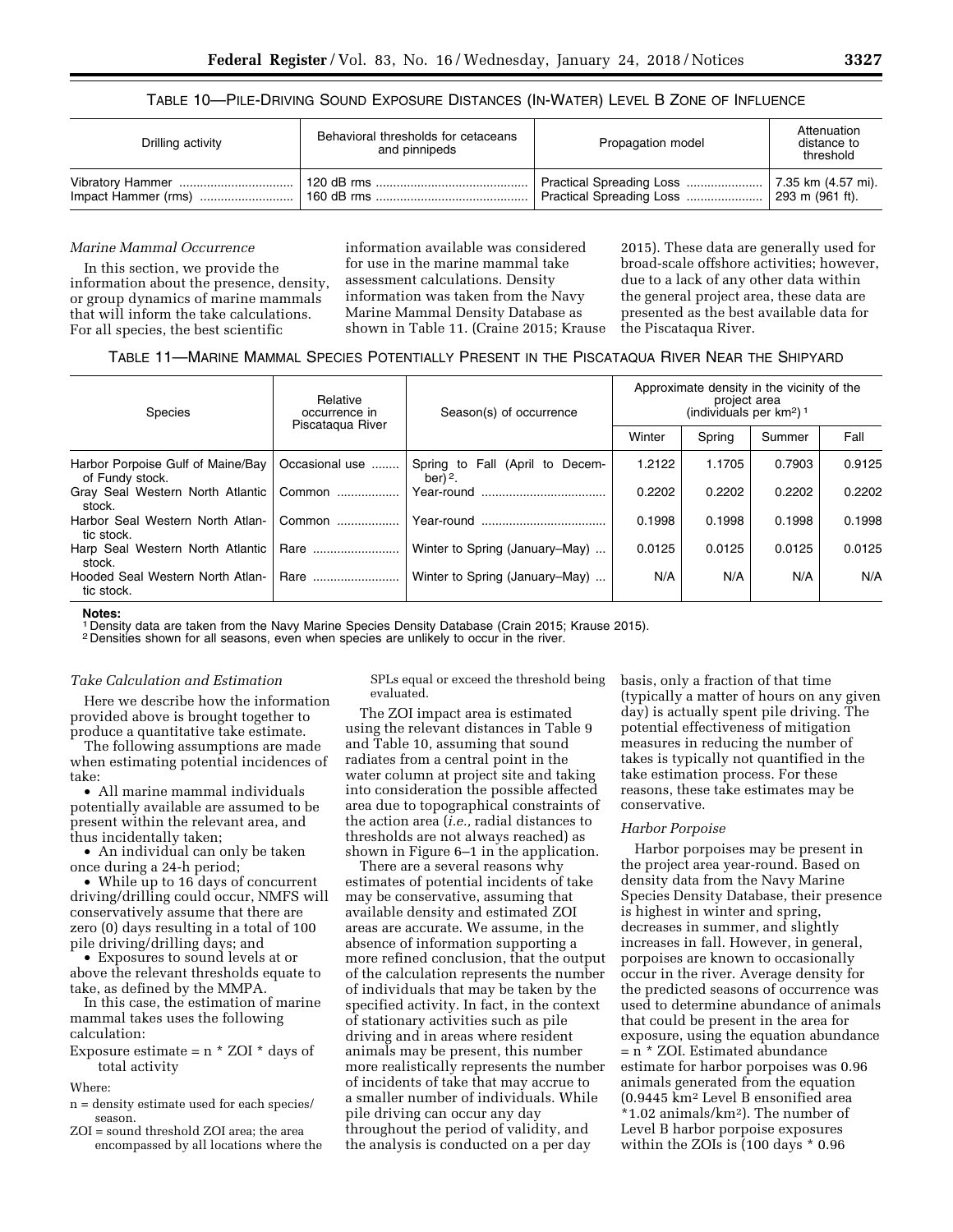animals/day) is 96. Therefore, NMFS authorizes 96 Level B takes of harbor porpoise.

The injury zone for harbor porpoise was calculated to extend to a radius of 140 m from impact driven piles and a maximum of 55 m from vibratory or drilling activity. A 75 m shutdown zone is planned (see ''Mitigation''); therefore, the area between the 75 m and 140 m isopleths is where Level A take may occur during impact hammer use. The area of the 75 m shutdown zone was subtracted from the full Level A injury zone to obtain the Level A take zone of 0.0132 km2. The density of harbor porpoises is estimated at 1.02 harbor porpoises/km2. Using the density of harbor porpoises potentially present (1.02 animal/km2) and the area of the Level A take zone, less than one (0.1218 mammals) harbor porpoise a day was estimated to be exposed to injury over the nine days of impact pile driving. In the **Federal Register** notice for the proposed IHA (82 FR 56791; November 30, 2017), NMFS had proposed to authorize a single Level A take of harbor porpoise. However, as part of the monitoring requirements under the existing IHA, the Navy observed two harbor porpoises traveling together in August 2017. In order to avoid shutdown and delay associated with exceeding take limits, NMFS will authorize the Level A take of two harbor porpoises.

### *Harbor Seal*

Harbor seals may be present yearround in the project vicinity, with constant densities throughout the year. Based on local anecdotal data, harbor seals are the most common pinniped in the Piscataqua River near the Shipyard. Average density for the predicted seasons of occurrence was used to determine abundance of animals that could be present in the area for exposure, using the equation abundance = n \* ZOI. Abundance for harbor seals were 0.19/day. (Average year-round density = 0.1998). Therefore, Level B harbor seal exposures within the ZOI is (100 days \* 0.19 animals/day) would be up to 19 Level B exposures of harbor seals within the ZOI. As described above in the gray seal section, however, the modeling of estimated takes may be underestimated. The data from the preliminary monitoring report indicated 120 re 1  $\mu$ Pa (rms) Level B exposures of harbor seals over 73 work days resulting in 1.64 takes per day (120 takes/73 days). Therefore, NMFS is proposing to authorize 164 Level B harbor seal takes (1.64 takes/day \* 100 days).

The injury zone for harbor seals was calculated to extend a radius of 63 m

from impact driven piles and 14m for vibratory hammer use. The injury zone for drilling activity is estimated at 23 m. The Level A injury zone is within the shutdown zone, therefore no injurious takes of harbor seals are estimated to occur. However, as stated above for the gray seal take request, this may be an underestimate. The Navy has requested four Level A takes of harbor seal to coincide with the same number of Level A takes requested in Year 1. Preliminary monitoring report results support authorization of Level A take as one harbor seal was detected within 50 m of drilling activity. Therefore, NMFS is conservatively proposing four Level A takes of harbor seals so that operations will not have to be suspended due to exceeding authorized Level A takes.

### *Gray Seal*

Gray seals are less common in the Piscataqua River than the harbor seal. Average density for the predicted seasons of occurrence was used to determine abundance of animals that could be present in the area for exposure, using the equation abundance = n \* ZOI. The estimated abundance for gray seals is 0.21/day (average yearround density = 0.2202). Therefore, the number of Level B gray seal exposures within the ZOI is (100 days \* 0.21 animals/day) resulting in up to 21 Level B exposures of gray seals within the ZOI.

However, current monitoring data indicate that this could be an underestimate. While there could be 21 Level B and 0 Level A takes for gray seal during construction activity monitoring of the zones, observations of gray seals have shown 18 Level B exposures over 73 days of activity through October 27, 2017. This comes out to 0.246 exposures per day  $(18/73 = 0.246)$ . Therefore, the Navy has requested and NMFS is proposing to authorize 25 gray seal takes (0.246 takes/day \* 100 days) under the IHA.

The injury zone for gray seals was calculated to extend to a radius of 63m for impact driven piles and 14m for vibratory hammer use. The injury zone for drilling is estimated at 23m from the activity. The injury zone for impact, vibratory and drilling activity remains within the shutdown zone of 75m for impact hammer use and 55 m for vibratory driving and drilling (see ''Mitigation''). These zones were utilized during Year 1. Based on these calculations and continued implementation of the shutdown zones, no injurious takes of gray seals are estimated to occur. The Navy, however, requests authorization of two Level A takes of gray seal to coincide with the

same number of Level A takes requested in Year 1. This is partially supported by data collected in the preliminary Year 1 IHA monitoring report in which observers recorded one gray seal within 50 m of drilling activity. Because animals were observed within the shutdown zone during Year 1, NMFS is conservatively proposing authorization of two Level A gray seal takes, so that operations will not have to be suspended if animals unexpectedly occur in the Level A zones.

#### *Harp Seal*

Harp seals may be present in the project vicinity during the winter and spring, from January through February. In general, harp seals are much rarer than the harbor seal and gray seal in the Piscataqua River. These animals are conservatively assumed to be present within the underwater Level B ZOI during each day of in-water pile driving. Average density for the predicted seasons of occurrence was used to determine abundance of animals that could be present in the area for exposure, using the equation abundance = n \* ZOI. Abundance for harp seals was 0.014/day (average year-round density = 0.0125). The number of Level B harp seal exposures within the ZOI is (100 days \* 0.0125 animals/day) resulting in approximately 1 Level B exposure. In the **Federal Register** notice for the proposed IHA (82 FR 56791; November 30, 2017), NMFS had proposed to authorize a single Level B take of harp seal. Although rare, harp seals have been known to occur in this area. Therefore, in order to avoid shutdown and delay associated with exceeding take limits, NMFS will authorize the Level B take of five harp seals. This conservatively assumes that one harp seal could be taken during each of the five months that construction activities would take place.

The injury zone for harp seals was calculated to extend a radius of 63 m from impact driven piles and 14 m for vibratory hammer use. The injury zone for drilling is estimated at 23 m from the activity. These isopleths are within the shutdown zones and NMFS. Therefore, no Level A take is authorized as shown in Table 13.

## *Hooded Seal*

In the **Federal Register** notice for the proposed IHA (82 FR 56791; November 30, 2017), NMFS did not propose to authorize take of any hooded seals. This was based on the fact that hooded seals are rare in this area and none were recorded under the 2017 IHA monitoring requirements. In general, hooded seals are much rarer than the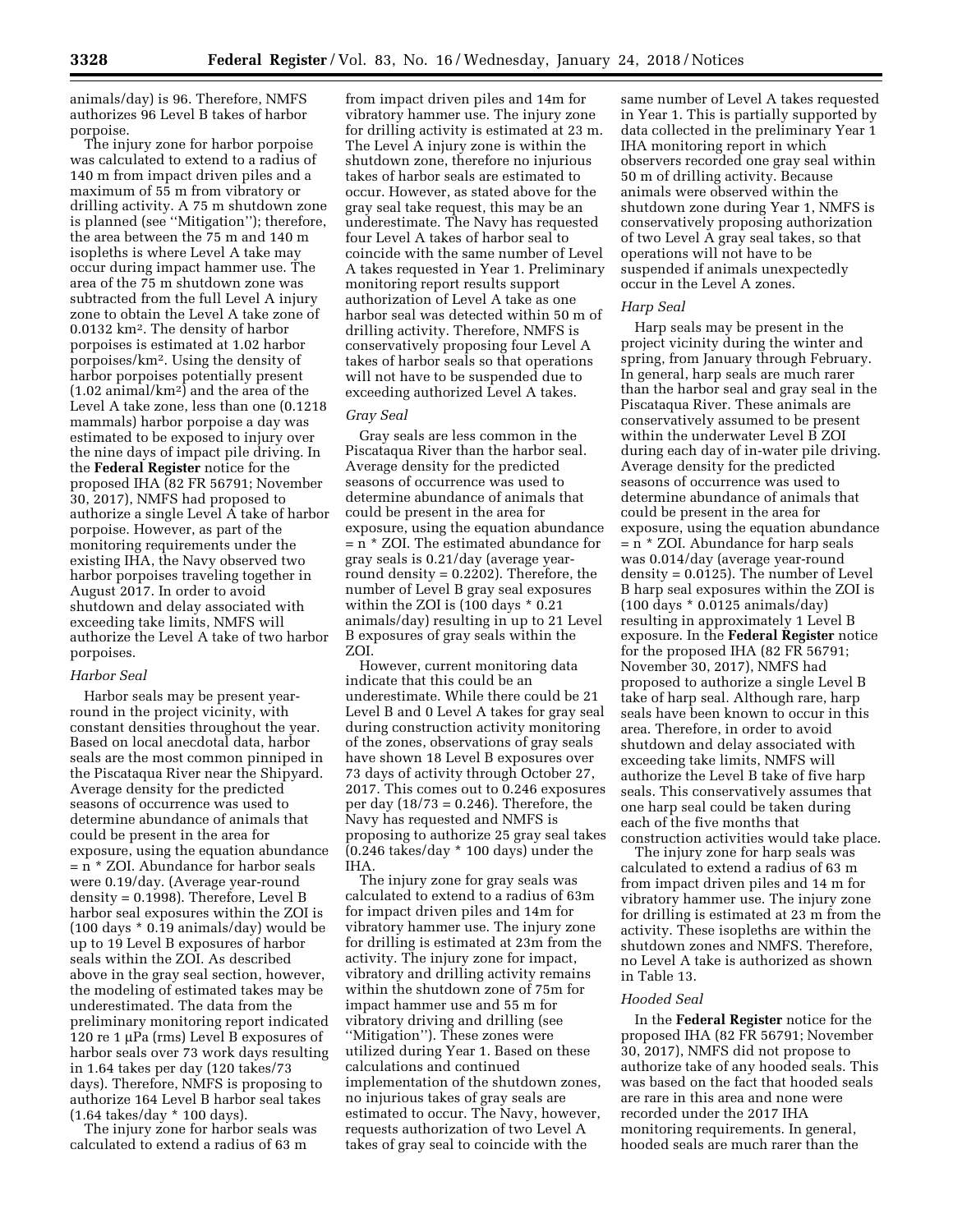harbor seal and gray seal in the Piscataqua River. Anecdotal sighting information indicates that two hooded seals were observed from the Shipyard in August 2009, but no other observations have been recorded. Information on the average density for hooded seals was not available. In order to guard against unauthorized take of hooded seals, NMFS will authorize the Level B take of five hooded seals. This conservatively assumes that during each of the five months of construction one hooded seal could be taken by Level B harassment.

The injury zone for hooded seals was calculated to extend a radius of 63m from impact driven piles and 14m for vibratory hammer use. The injury zone for drilling is estimated at 23 m from the activity. As shown in Table 13, these isopleths are within the shutdown zones and, therefore, no Level A take is authorized.

### **Mitigation**

In order to issue an IHA under section 101(a)(5)(D) of the MMPA, NMFS must set forth the permissible methods of taking pursuant to such activity and other means of effecting the least practicable impact on such species or stock and its habitat, paying particular attention to rookeries, mating grounds, and areas of similar significance, and on the availability of such species or stock for taking for certain subsistence uses (latter not applicable for this action). NMFS regulations require applicants for incidental take authorizations to include information about the availability and feasibility (economic and technological) of equipment, methods, and manner of conducting such activity or other means of effecting the least practicable adverse impact upon the affected species or stocks and their habitat (50 CFR 216.104(a)(11)).

In evaluating how mitigation may or may not be appropriate to ensure the least practicable adverse impact on species or stocks and their habitat, as well as subsistence uses where applicable, we carefully consider two primary factors:

(1) The manner in which, and the degree to which, the successful implementation of the measure(s) is expected to reduce impacts to marine mammals, marine mammal species or stocks, and their habitat. This considers the nature of the potential adverse impact being mitigated (likelihood, scope, range). It further considers the likelihood that the measure will be effective if implemented (probability of accomplishing the mitigating result if implemented as planned); the likelihood of effective implementation

(probability implemented as planned); and

(2) the practicability of the measures for applicant implementation, which may consider such things as cost and impact on operations.

### *Mitigation for Marine Mammals and Their Habitat*

The mitigation strategies described below are similar to those required and implemented under the first IHA associated with this project. In addition to the measures described later in this section, the Navy would conduct briefings between construction supervisors and crews, marine mammal monitoring team, and Navy staff prior to the start of all pile driving activity, and when new personnel join the work, in order to explain responsibilities, communication procedures, marine mammal monitoring protocol, and operational procedures.

The following measures would apply to the Navy's mitigation through shutdown and disturbance zones:

*Time Restrictions*—Pile driving/ removal (vibratory as well as impact) will only be conducted during daylight hours so that marine mammals can be adequately monitored to determine if mitigation measures are to be implemented.

*Establishment of Shutdown zone*— During pile driving and removal, shutdown zones shall be established to prevent injury to marine mammals as determined under acoustic injury thresholds. During all pile driving and removal activities, regardless of predicted sound pressure levels (SPLs), the entire shutdown zone will be monitored to prevent injury to marine mammals from their physical interaction with construction equipment during in-water activities. The shutdown zone during impact driving will extend to 75 m for all authorized species. The shutdown during vibratory driving and drilling will extend to 55 m for all authorized species. Pile driving and removal operations will cease if a marine mammal approaches the shutdown zone. Pile driving and removal operations will restart once the marine mammal is visibly seen leaving the zone or after 15 minutes have passed with no sightings.

*Establishment of Level A Harassment Zone*—The Level A harassment zone is an area where animals may be exposed to sound levels that could result in PTS injury. The primary purpose of the Level A zone is monitoring for documenting incidents of Level A harassment. The Level A zones will extend from the 75 m shutdown zone out to 140 m for harbor porpoises.

Animals observed in the Level A harassment zone will be recorded as potential Level A takes.

*Establishment of Disturbance/Level B Harassment Zone*—During pile driving and removal, the Level B zone shall include areas where the underwater SPLs are anticipated to equal or exceed the Level B harassment criteria for marine mammals (160 dB rms isopleths for impact pile driving,  $120 \text{ re } 1 \mu \text{Pa}$ (rms) isopleth for vibratory pile-driving and drilling). The Level B zone will extend out to 293 m for impact driving and 7.35 km during vibratory driving and drilling and will include all waters in the sight line of the driving or drilling operation not constrained by land.

*Shutdown Zone During Other Inwater Construction or Demolition Activities*—During all in-water construction or demolition activities having the potential to affect marine mammals, in order to prevent injury from physical interaction with construction equipment, a shutdown zone 10 m will be implemented to ensure marine mammals are not present within this zone. These activities could include, but are not limited to: (1) The movement of a barge to the construction site, or (2) the removal of a pile from the water column/substrate via a crane (*i.e.,*  a ''dead pull'').

*Soft Start for Impact Pile Driving*— The use of a soft-start procedure is believed to provide additional protection to marine mammals by providing a warning and/or giving marine mammals a chance to leave the area prior to the hammer operating at full capacity. The project will use softstart techniques recommended by NMFS for impact pile driving. Soft start must be conducted at beginning of day's activity and at any time impact pile driving has ceased for more than 30 minutes. If an impact hammer is used, contractors are required to provide an initial set of three strikes from the impact hammer at 40 percent energy, followed by a 1-minute waiting period, then two subsequent 3-strike sets.

*Monitoring Protocols*—Monitoring would be conducted before, during, and after pile driving activities. In addition, observers shall record all incidents of marine mammal occurrence, regardless of distance from activity, and shall document any behavioral reactions in concert with distance from piles being driven. Observations made outside the shutdown zone will not result in shutdown; that pile segment would be completed without cessation, unless the animal approaches or enters the shutdown zone, at which point all pile driving activities would be halted. Monitoring will take place from 15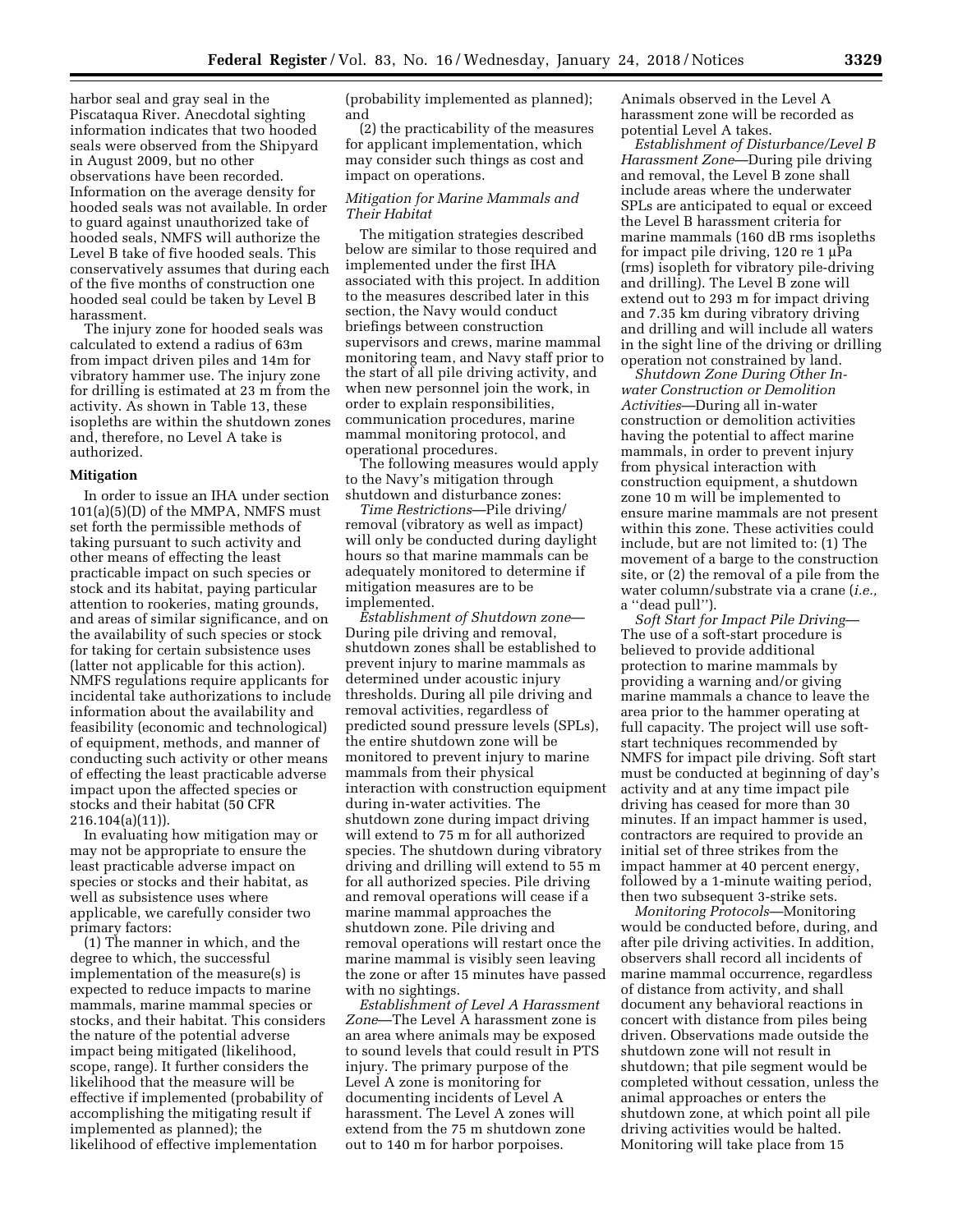minutes prior to initiation through 30 minutes post-completion of pile driving activities.

Monitoring will be conducted by one marine mammal observer (MMO) on one-third of driving days who will monitor the Level A harassment and shutdown zone during all pile-driving operations. Two MMOs shall monitor the Level A, Level B, and shutdown zones during two-thirds of pile-driving days. The Navy will extrapolate data collected by two MMOs during twothirds of monitoring days and calculate total Level B take for all pile-driving days.

Prior to the start of pile driving activity, the shutdown zone will be monitored for 15 minutes to ensure that it is clear of marine mammals. Pile driving will only commence once observers have declared the shutdown zone clear of marine mammals; animals will be allowed to remain in the shutdown zone (*i.e.,* must leave of their own volition) and their behavior will be monitored and documented. The shutdown zone may only be declared clear when the entire shutdown zone is visible (*i.e.,* when not obscured by dark, rain, fog, etc.).

Drilling/pile driving activity shall not be conducted when weather/observer conditions do not allow for adequate sighting of marine mammals. In the unlikely event of conditions that prevent the visual detection of marine mammals, such as heavy fog, activities with the potential to result in Level A or Level B harassment will not be initiated. Impact pile driving already underway would be curtailed, but vibratory driving may continue if driving has already been initiated on a given pile. Driving of additional piles by any means will not be allowed until all zones are visible. However, in the event of an unsafe work environment if conditions prevent detection of marine mammals during impact pile driving and the pile currently being driven is not stable enough for activities to cease, impact pile driving would continue to get the single pile to stability.

If a marine mammal approaches or enters the shutdown zone during the course of pile driving operations, activity will be halted and delayed until either the animal has voluntarily left and been visually confirmed beyond the shutdown zone or 15 minutes have passed. Monitoring will be conducted throughout the time required to drive a pile and for 30 minutes following the conclusion of pile driving.

Based on our evaluation of the applicant's proposed measures NMFS has determined that the required mitigation measures provide the means effecting the least practicable impact on the affected species or stocks and their habitat, paying particular attention to rookeries, mating grounds, and areas of similar significance.

### **Monitoring and Reporting**

In order to issue an IHA for an activity, section 101(a)(5)(D) of the MMPA states that NMFS must set forth requirements pertaining to the monitoring and reporting of such taking. The MMPA implementing regulations at 50 CFR 216.104 (a)(13) indicate that requests for authorizations must include the suggested means of accomplishing the necessary monitoring and reporting that will result in increased knowledge of the species and of the level of taking or impacts on populations of marine mammals that are expected to be present in the action area. Effective reporting is critical both to compliance as well as ensuring that the most value is obtained from the required monitoring.

Monitoring and reporting requirements prescribed by NMFS should contribute to improved understanding of one or more of the following:

• Occurrence of marine mammal species or stocks in the area in which take is anticipated (*e.g.,* presence, abundance, distribution, density);

• Nature, scope, or context of likely marine mammal exposure to potential stressors/impacts (individual or cumulative, acute or chronic), through

better understanding of: (1) Action or environment (*e.g.,* source characterization, propagation, ambient noise); (2) affected species (*e.g.,* life history, dive patterns); (3) co-occurrence of marine mammal species with the action; or (4) biological or behavioral context of exposure (*e.g.,* age, calving or feeding areas);

• Individual marine mammal responses (behavioral or physiological) to acoustic stressors (acute, chronic, or cumulative), other stressors, or cumulative impacts from multiple stressors;

• How anticipated responses to stressors impact either: (1) Long-term fitness and survival of individual marine mammals; or (2) populations, species, or stocks;

• Effects on marine mammal habitat (*e.g.,* marine mammal prey species, acoustic habitat, or other important physical components of marine mammal habitat); and

• Mitigation and monitoring effectiveness.

### *Previous Monitoring Report*

The Navy submitted a preliminary monitoring report covering the period between April 18, 2017 and October 27, 2017. This period does not cover all pile driving activities. Therefore, the Navy will submit a final report after the authorization period ends. During this period, piles were installed using vibratory hammer, the impact hammer, and drilling. Work was conducted over 73 days. Drilling has accounted for 98.8% of the total noise-generating time spent on installation/extraction activities at the Shipyard; vibratory activity occurred during 1% of the total time; and impact driving took place <1% of the total time. During this time, observers noted 142 occurrences of marine mammals within designated zones, with all but one occurring within the Level B harassment zone as shown in Table 12. Monitoring of all zones occurred on every drilling day.

## TABLE 12—SUMMARY OF 2017 TAKES THROUGH OCTOBER 28, 2018

|                                                      | Level A |            | Level B |                        |
|------------------------------------------------------|---------|------------|---------|------------------------|
| Species                                              | Actual  | Authorized | Actual  | Authorized             |
| Harbor seal<br>Gray seal<br>Harp seal<br>Hooded seal |         | 10         | 120     | 160<br>312<br>156<br>5 |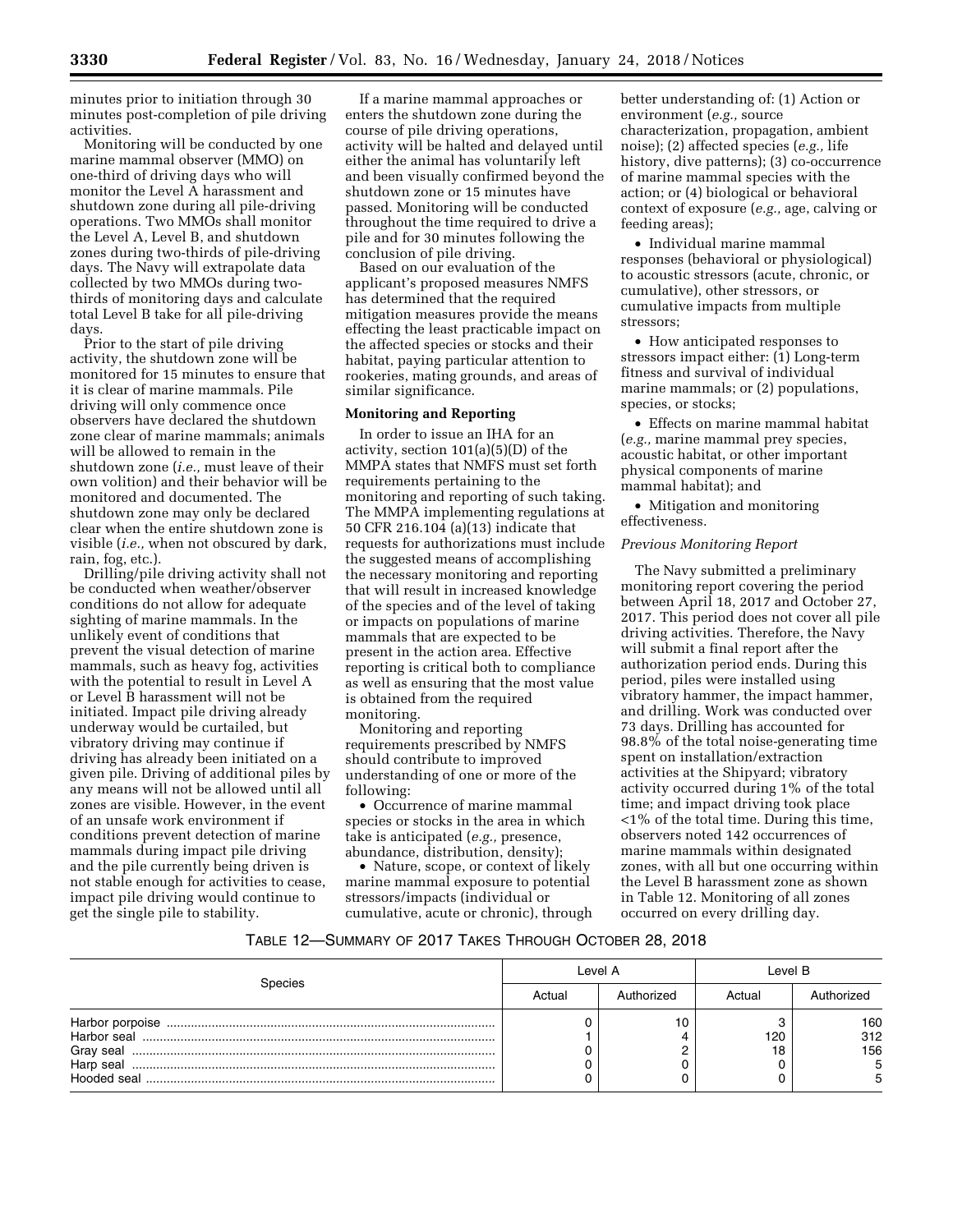#### *Visual Monitoring*

The Navy will be required to conduct visual marine mammal monitoring during pile driving activities. Observers shall record all incidents of marine mammal occurrence, regardless of distance from activity, and shall document any behavioral reactions in concert with distance from piles being driven or removed. Pile driving activities include the time to install or remove a single pile or series of piles, as long as the time elapsed between uses of the pile driving equipment is no more than 30 minutes.

A minimum of two MMOs will be on location during all pile driving activities. They will be placed at the best vantage point(s) practicable. MMOs may be stationed on an elevated platform. MMOs will monitor for marine mammals and implement shutdown/delay procedures when applicable by calling for the shutdown to equipment operators. MMOs will scan the waters within each monitoring zone activity using big-eye binoculars, hand held binoculars, spotting scopes and visual observation. Monitoring distances will be measured with range finders and bearing to animals shall be determined using a compass.

The observers will be trained on the observation zones, potential species, how to observe, and how to fill out the data sheets by the Navy Natural Resources Manager prior to any piledriving activities. The supervisory observer will be a trained biologist; additional observers will be trained by that supervisor as needed.

Shutdown and Level A zones must be monitored at all times by one MMO with no other duties or responsibilities. A second MMO will be required to monitor Level B zones on two-thirds of driving days. The following additional measures apply to visual monitoring during all pile driving activities

• Independent observers (*i.e.,* not construction personnel) are required;

• At least one observer must have prior experience working as an observer;

• Other observers (that do not have prior experience) may substitute education (undergraduate degree in biological science or related field) or training for experience;

• NMFS will require submission and approval of observer resumes.

Qualified observers are trained biologists with the following minimum qualifications:

• Visual acuity in both eyes (correction is permissible) sufficient for discernment of moving targets at the water's surface with ability to estimate target size and distance; use of

binoculars may be necessary to correctly identify the target;

• Sufficient training, orientation, or experience with the construction operation to provide for personal safety during observations;

• Writing skills sufficient to prepare a report of observations including but not limited to the number and species of marine mammals observed; dates and times when in-water construction activities were conducted; dates and times when in-water construction activities were suspended to avoid potential incidental injury from construction sound of marine mammals observed within a defined shutdown zone; and marine mammal behavior; and

• Ability to communicate orally, by radio or in person, with project personnel to provide real-time information on marine mammals observed in the area as necessary.

A draft marine mammal monitoring report will be submitted to NMFS within 90 days after the completion of pile driving and removal activities or 60 days prior to the issuance of any subsequent IHA for this project, whichever comes first. It will include an overall description of work completed, a narrative regarding marine mammal sightings, and associated marine mammal observation data sheets, and extrapolated Level B take counts. Specifically, the report must include:

• Date and time that monitored activity begins or ends;

• Sediment characteristics/type;

• Construction activities occurring during each observation period;

• Weather parameters (*e.g.,* percent cover, visibility);

• Water conditions (*e.g.,* sea state, tide state);

• Species, numbers, and, if possible, sex and age class of marine mammals;

• Description of any observable marine mammal behavior patterns, including bearing and direction of travel and distance from pile driving activity;

• Distance from pile driving activities to marine mammals and distance from the marine mammals to the observation point;

• Locations of all marine mammal observations; and

• Other human activity in the area.

If no comments are received from NMFS within 30 days, the draft final report will constitute the final report. If comments are received, a final report addressing NMFS comments must be submitted within 30 days after receipt of comments.

In the unanticipated event that the specified activity clearly causes the take of a marine mammal in a manner

prohibited by the IHA (if issued), such as serious injury or mortality, the Navy will immediately cease the specified activities and report the incident to the Chief of the Permits and Conservation Division, Office of Protected Resources, NMFS, and the Northeast/Greater Atlantic Regional Stranding Coordinator. The report would include the following information:

• Description of the incident;

• Environmental conditions (*e.g.,*  Beaufort sea state, visibility);

• Description of all marine mammal observations in the 24 hours preceding the incident;

• Species identification or description of the animal(s) involved;

• Fate of the animal(s); and • Photographs or video footage of the

animal(s) (if equipment is available). Activities would not resume until NMFS is able to review the circumstances of the prohibited take. NMFS would work with the Navy to determine what is necessary to minimize the likelihood of further prohibited take and ensure MMPA compliance. The Navy would not be able to resume their activities until notified by NMFS via letter, email, or telephone.

In the event that the Navy discovers an injured or dead marine mammal, and the lead MMO determines that the cause of the injury or death is unknown and the death is relatively recent (*e.g.,* in less than a moderate state of decomposition as described in the next paragraph), the Navy would immediately report the incident to the Chief of the Permits and Conservation Division, Office of Protected Resources, NMFS, and the Northeast/Greater Atlantic Regional Stranding Coordinator. The report would include the same information identified in the paragraph above. Activities would be able to continue while NMFS reviews the circumstances of the incident. NMFS would work with the Navy to determine whether modifications in the activities are appropriate.

In the event that the Navy discovers an injured or dead marine mammal and the lead MMO determines that the injury or death is not associated with or related to the activities authorized in the IHA (*e.g.,* previously wounded animal, carcass with moderate to advanced decomposition, or scavenger damage), the Navy would report the incident to the Chief of the Permits and Conservation Division, Office of Protected Resources, NMFS, and the Northeast/Greater Atlantic Regional Stranding Coordinator within 24 hours of the discovery. The Navy would provide photographs, video footage (if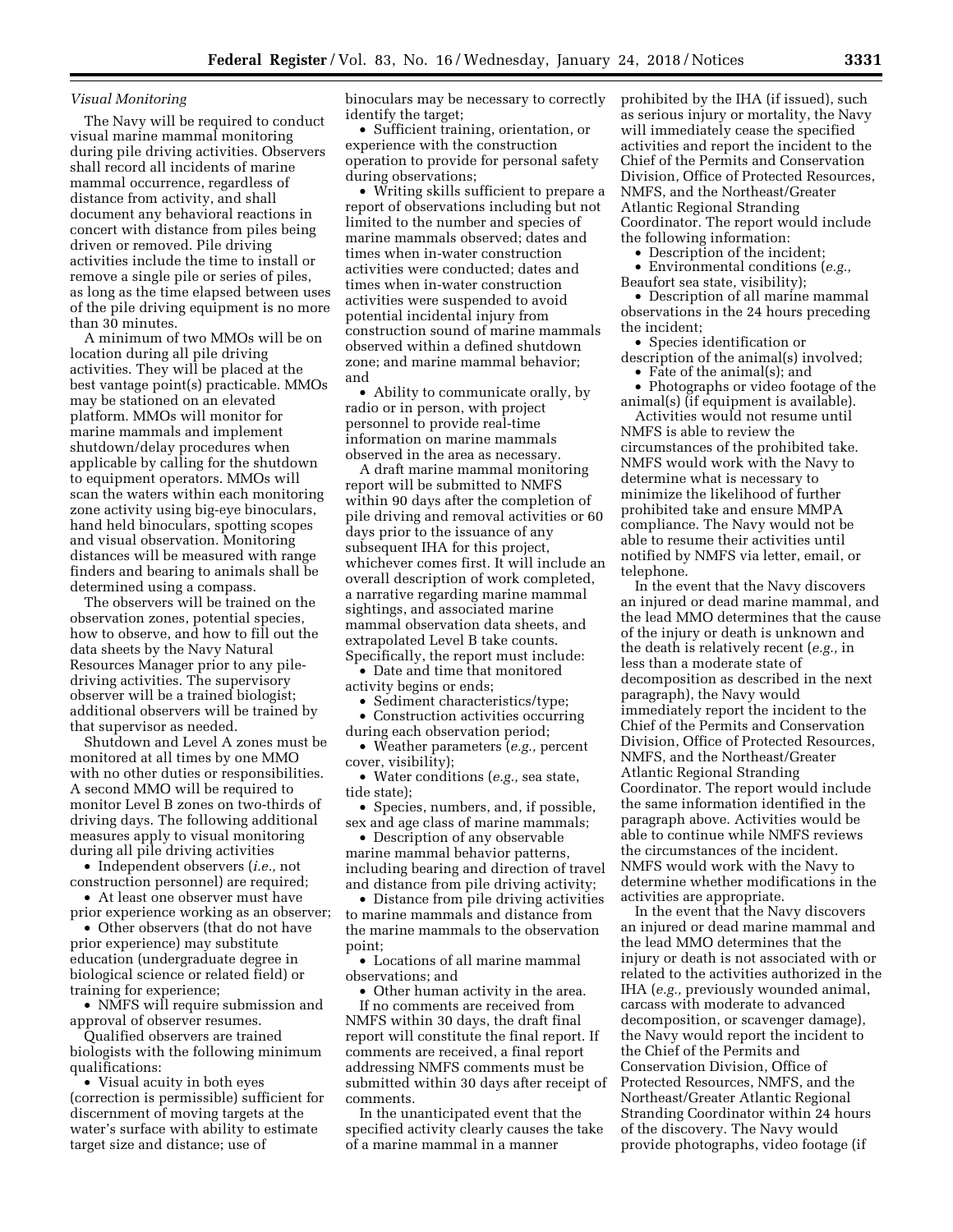available) or other documentation of the stranded animal sighting to NMFS and the Marine Mammal Stranding Network.

### *Hydroacoustic Monitoring*

The Navy will continue to implement its in situ acoustic monitoring efforts in 2018. Specifically, data would be collected during vibratory installation of 20 sheet piles and impact installation of 4 H-piles, during drilling activities on one day, and during one day of drilling with concurrent vibratory driving. However, concurrent activity is so infrequent it is not likely to occur for a full day. Navy shall measure sound intensity at 10 m from the source pile, at the modeled limits of the Level A and Level B zones, and at intermediate points between 10m and the 160 dB and 120 dB re 1  $\mu$ Pa (rms) isopleths. For all piles required to be monitored, 100 percent of the data from each pile will be analyzed and included in the reported results, including ''soft starts'' of impact hammers. For each combination of pile type and hammer, the monitoring locations will be chosen to maximize coverage of the ZOI based on the number of piles scheduled for monitoring for a given timeframe. See the Navy's Acoustic Monitoring Plan for additional information. A final report shall be submitted to NMFS within 30 days of completing the verification monitoring. Results from the 2017 Hydroacoustic Monitoring Report may be found in Appendix A of the application. Data from the 2017 and 2018 hydroacoustic monitoring reports may be used to revise isopleths delineating harassment zones. Any revisions would be subject to NMFS' review and approval.

## **Negligible Impact Analysis and Determination**

NMFS has defined negligible impact as an impact resulting from the specified activity that cannot be reasonably expected to, and is not reasonably likely to, adversely affect the species or stock through effects on annual rates of recruitment or survival (50 CFR 216.103). A negligible impact finding is based on the lack of likely adverse effects on annual rates of recruitment or survival (*i.e.,* populationlevel effects). An estimate of the number of takes alone is not enough information on which to base an impact determination. In addition to considering estimates of the number of marine mammals that might be ''taken'' through harassment, NMFS considers other factors, such as the likely nature of any responses (*e.g.,* intensity, duration), the context of any responses (*e.g.,* critical reproductive time or

location, migration), as well as effects on habitat, and the likely effectiveness of the mitigation. We also assess the number, intensity, and context of estimated takes by evaluating this information relative to population status. Consistent with the 1989 preamble for NMFS's implementing regulations (54 FR 40338; September 29, 1989), the impacts from other past and ongoing anthropogenic activities are incorporated into this analysis via their impacts on the environmental baseline (*e.g.,* as reflected in the regulatory status of the species, population size and growth rate where known, ongoing sources of human-caused mortality, or ambient noise levels).

Pile driving, pile extraction and drilling activities associated with the Navy project have the potential to injure, disturb or displace marine mammals. Specifically, the planned activities may result in Level B harassment (behavioral disturbance) for all species authorized for take from underwater sound generated during pile driving. Level A harassment in the form of PTS may also occur to limited numbers of three marine mammal species. Potential takes could occur if individuals of these species are present in the ensonified zone when pile driving and removal occurs.

No serious injury or mortality is anticipated given the nature of the activities and measures designed to minimize the possibility of injury to marine mammals. The potential for these outcomes is minimized through the construction method and the implementation of the planned mitigation measures. Specifically, vibratory driving and drilling will be the primary methods of installation (impact driving will occur for only 1.5 hours over 84–100 days). During impact driving, implementation of soft start and shutdown zones significantly reduces any possibility of injury. Given sufficient ''notice'' through use of soft start (for impact driving), marine mammals are expected to move away from a sound source that is annoying prior to it becoming potentially injurious. Conditions at the Shipyard offer MMOs clear views of the shutdown zones, enabling a high rate of success in implementation of shutdowns to avoid injury.

The Navy's planned activities are highly localized. A small portion of the Piscataqua River may be affected which is only a subset of the ranges of species for which take is authorized. The project is not expected to have significant adverse effects on marine mammal habitat. No important feeding and/or reproductive areas for marine mammals

are known to be near the project area. Project-related activities may cause some fish to leave the area of disturbance, thus temporarily impacting marine mammals' foraging opportunities in a limited portion of the foraging range. However, since the area of the habitat range utilized by each species that may be affected is relatively small, the impacts to marine mammal habitat are not expected to cause significant or long-term negative consequences.

Exposures to elevated sound levels produced during pile driving activities may cause behavioral responses by an animal, but they are expected to be mild and temporary. Effects on individuals that are taken by Level B harassment, on the basis of reports in the literature as well as monitoring from other similar activities, will likely be limited to reactions such as increased swimming speeds, increased surfacing time, or decreased foraging (if such activity were occurring) (*e.g.,*Thorson and Reyff, 2006; Lerma, 2014). Most likely, individuals will simply move away from the sound source and be temporarily displaced from the areas of pile driving, although even this reaction has been observed primarily only in association with impact pile driving. These reactions and behavioral changes are expected to subside quickly when the exposures cease. The pile driving activities analyzed here are similar to, or less impactful than, numerous construction activities conducted in other similar locations, which have taken place with no reported injuries or mortality to marine mammals, and no known long-term adverse consequences from behavioral harassment. Repeated exposures of individuals to levels of sound that may cause Level B harassment are unlikely to result in permanent hearing impairment or to significantly disrupt foraging behavior. Level B harassment will be reduced through use of mitigation measures described herein.

In summary and as described above, the following factors primarily support our determination that the impacts resulting from this activity are not expected to adversely affect the species or stock through effects on annual rates of recruitment or survival:

• No mortality or serious injury is anticipated or authorized;

• The area of potential impacts is highly localized;

• No adverse impacts to marine mammal habitat;

• The absence of any significant habitat within the project area, including rookeries, or known areas or